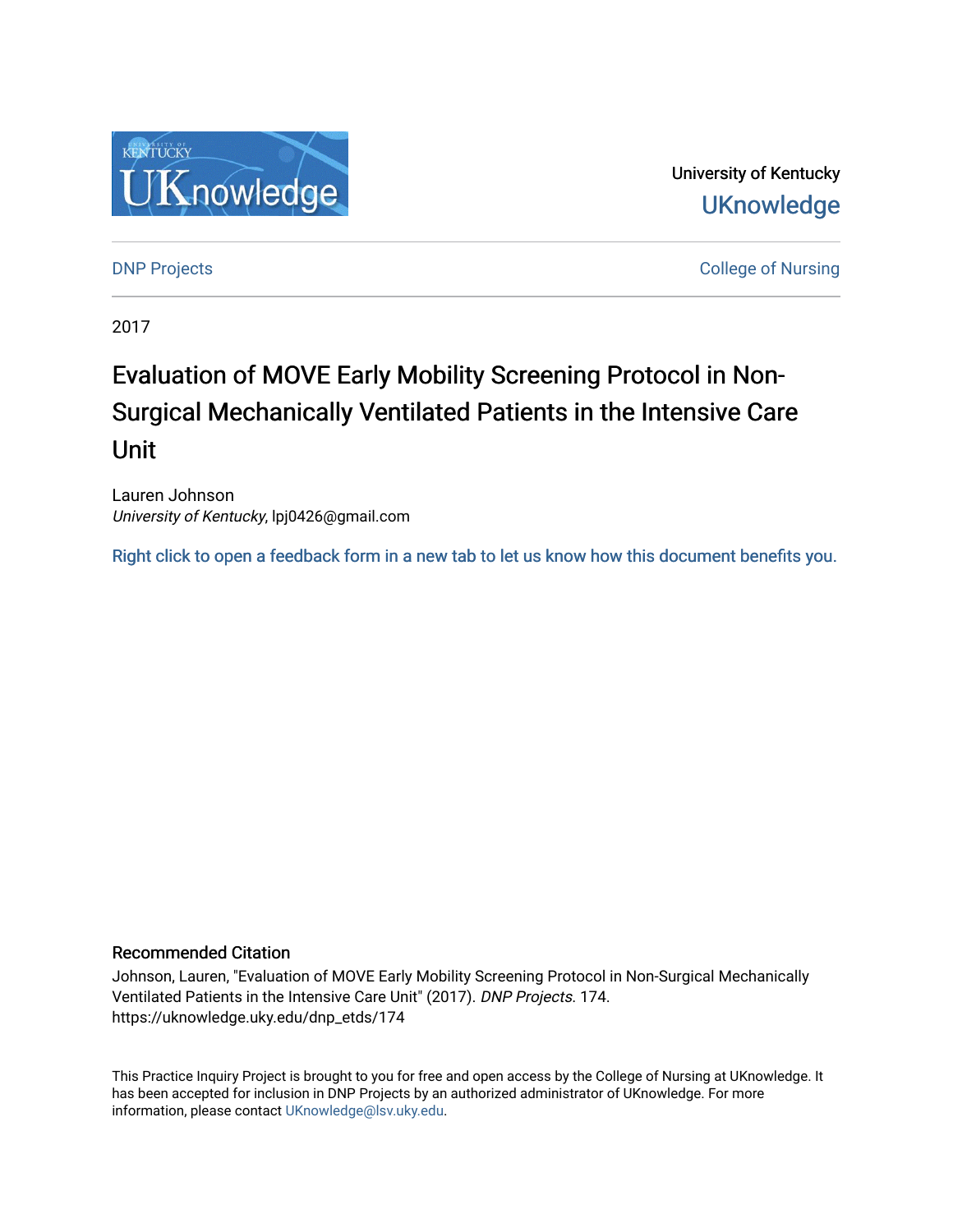### Running head: EVALUATION OF MOVE EARLY MOBILITY

DNP Final Project Report

Evaluation of MOVE Early Mobility Screening Protocol in Non-Surgical Mechanically

Ventilated Patients in the Intensive Care Unit

Lauren Johnson

University of Kentucky College of Nursing December 8, 2017

Sheila Melander PhD, DNP, ACNP-BC, FCCM, FAANP, FAAN- Committee Chair/Academic Advisor Carol Thompson PhD, DNP, ACNP, FNP, CCRN, FCCM, FAANP, FAAN- Committee Member Catharine Morgan, DNP, AG-ACNP-BC- Committee Member/Clinical Mentor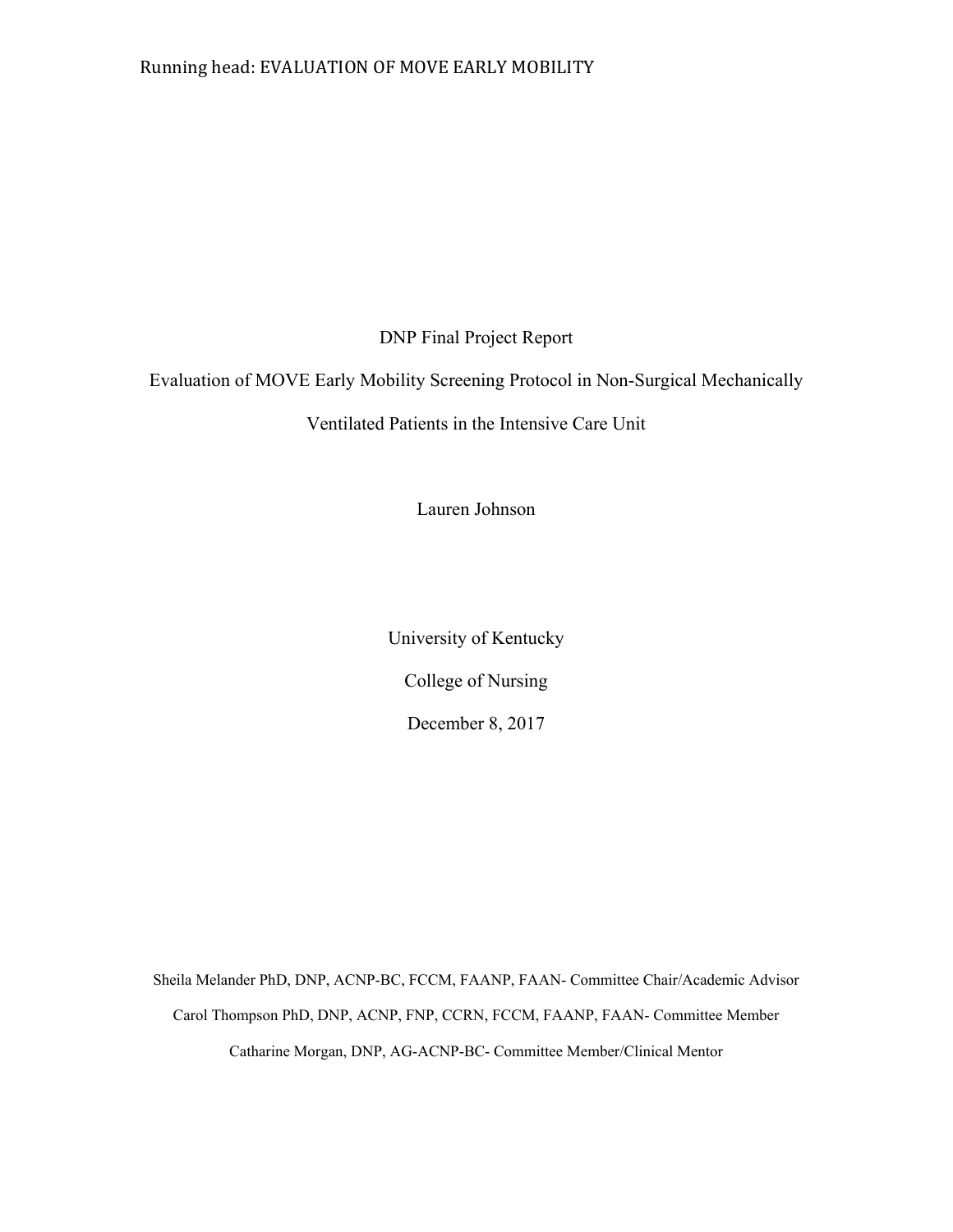#### **Dedication**

This work and my DNP Project is dedicated to my amazing parents, Kristan and David Swindler, who have always believed in me and supported my dreams. Every sacrifice you have made to get me to this point was not in vain. Thank you for giving me the opportunity to make you proud.

This is for my Nana Jan and soul sister Hillary Wile, who have reminded me (countless times) that when the going gets tough, the tough get going. Your constant words of encouragement have been and will always be driving forces in my life. I could not have asked for better cheerleaders, especially during this program.

This is for my beautiful partner Stephanie Mosier, who reminded me to stay positive and focus on the light at the end of the tunnel. Thank you for being my steady rock during the home stretch of this important chapter of my life. Your patience and selflessness during this time will never be forgotten.

Each one of you have played a significant role in my success. I am blessed to have such an amazing support system. From the bottom of my heart, thank you and I love you!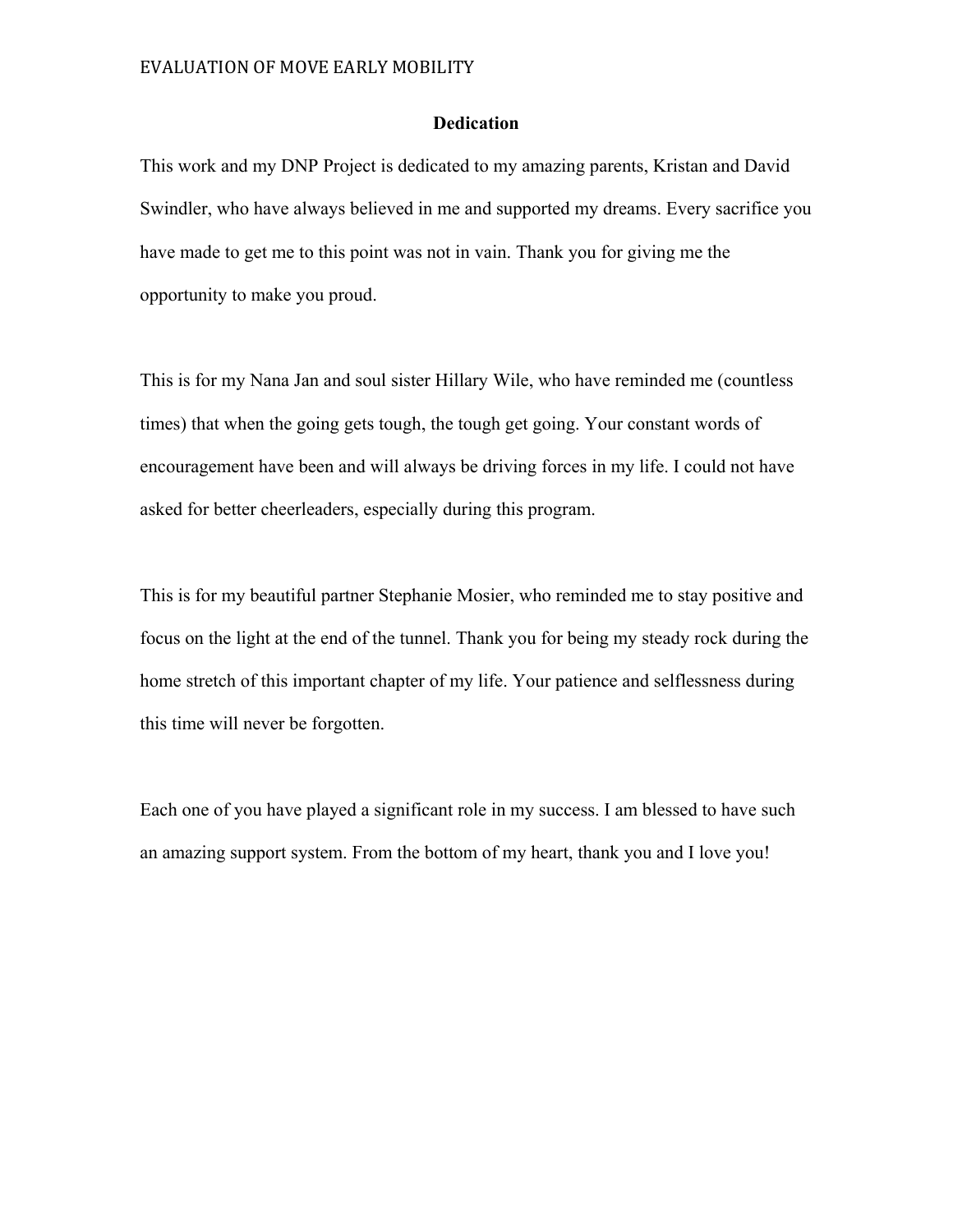#### **Acknowledgements**

I would first like to acknowledge and express my sincere appreciation to Norton Healthcare and the University of Kentucky for sponsoring my graduate education. I am honored and privileged to have been part of such a prestigious program. Next, I would like to recognize my committee members, Dr. Sheila Melander, Dr. Catharine Morgan, and Dr. Carol Thompson. Each of you have served as exceptional mentors and role models over the past three years. You are the leaders I aspire to be. Thank you for holding me to the highest standards of excellence to make sure I reached my full potential. Special thanks to my dear friend and mentor Varese Hodge, who encouraged me to apply for this program 3 years ago. Thank you for helping me couple my passion for patient care with the proper advanced practice avenue. Finally, I would like to recognize Betty Hayes (school mom) and my fellow DNP classmates, particularly Katie Winiger, Jenn Sustek, Tara Jones, and Mike Lush. We have spent a long, arduous three years together full of laughter and tears, fond memories and epic meltdowns. Your continued support, encouragement, and friendship were pivotal to the successful completion of this journey.

Norton Healthcare Scholarship Recipient: This Doctor of Nursing Practice project and program of study was fully funded through the University of Kentucky College of Nursing and Norton Healthcare academic-practice partnership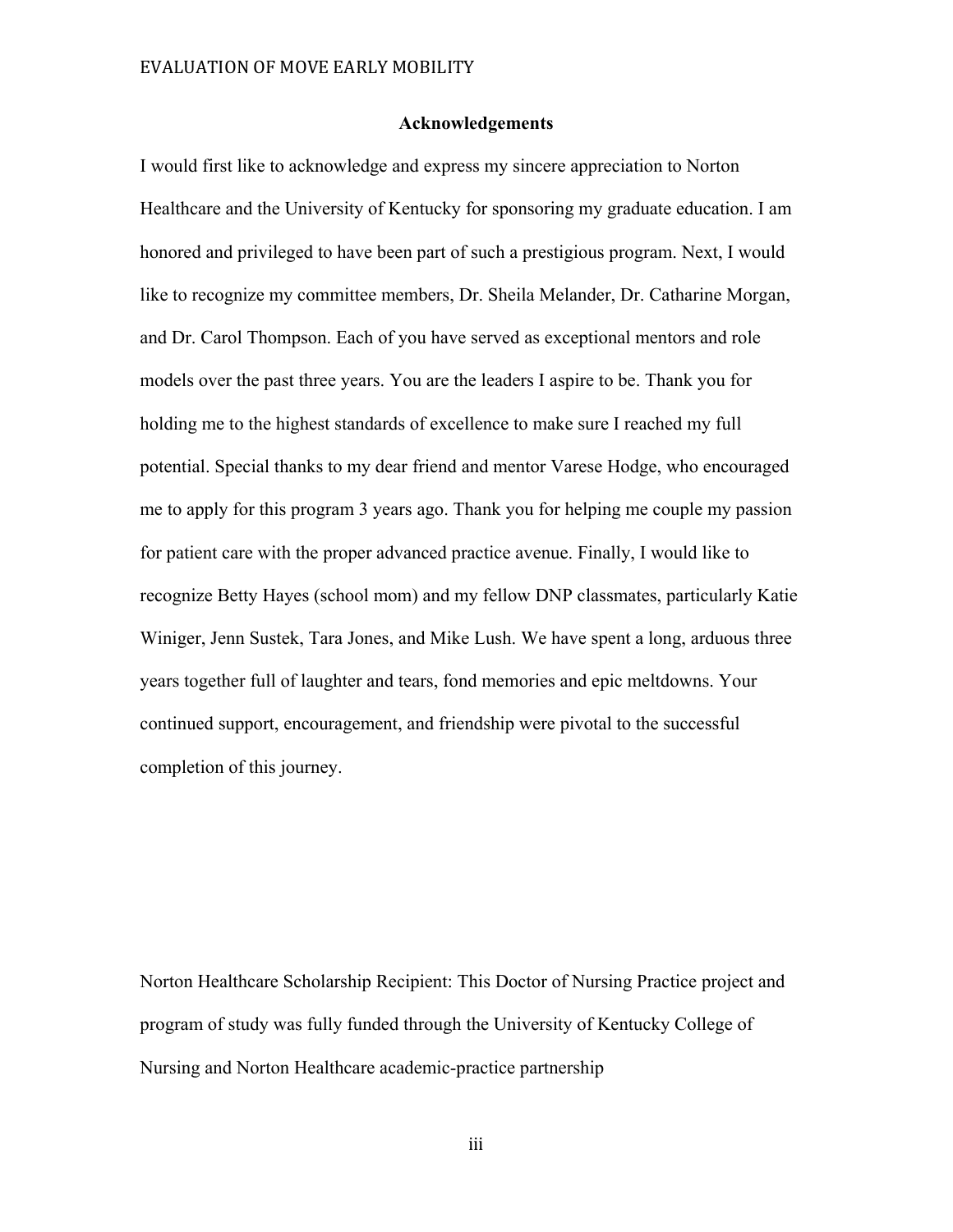### **Table of Contents**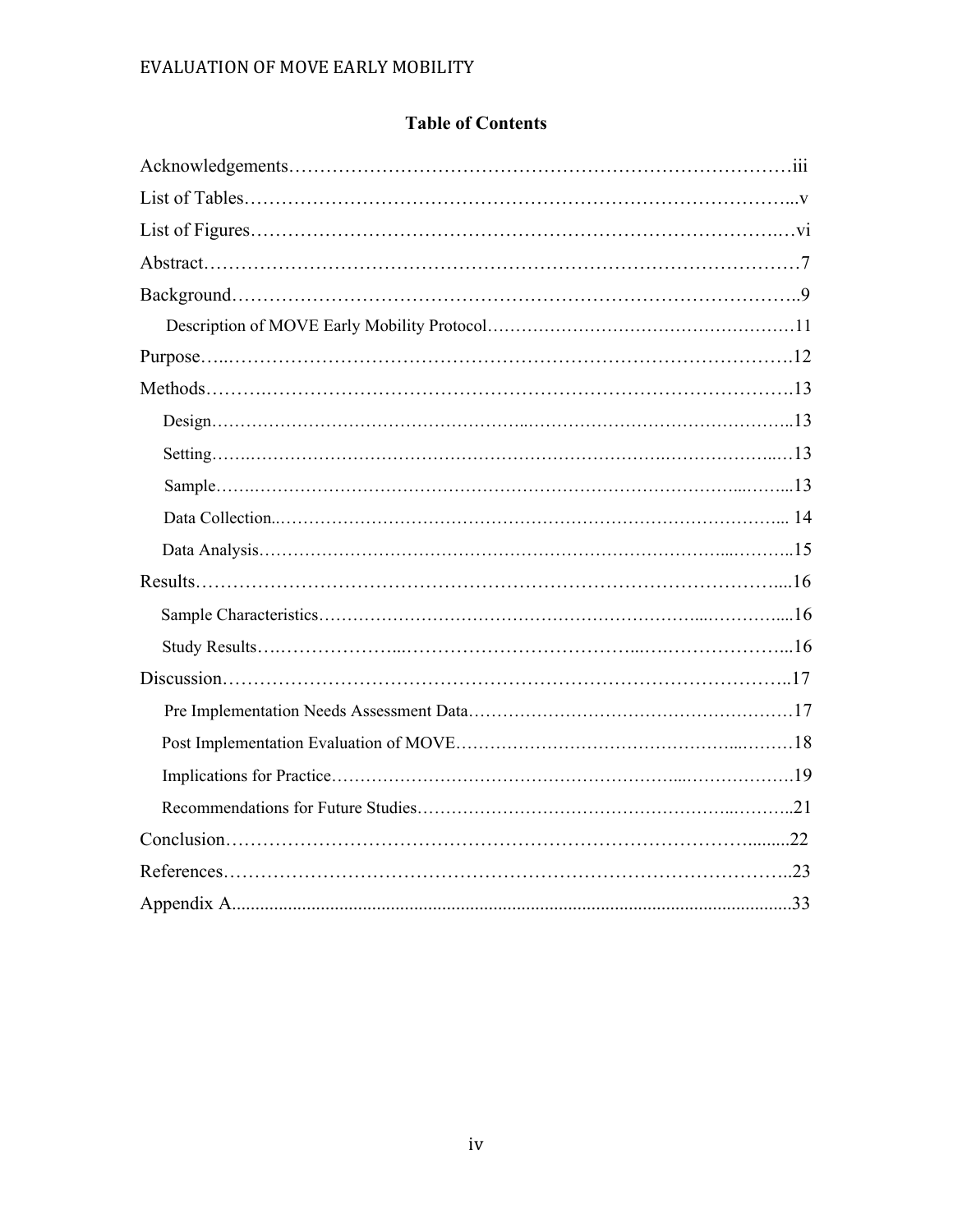# **List of Tables**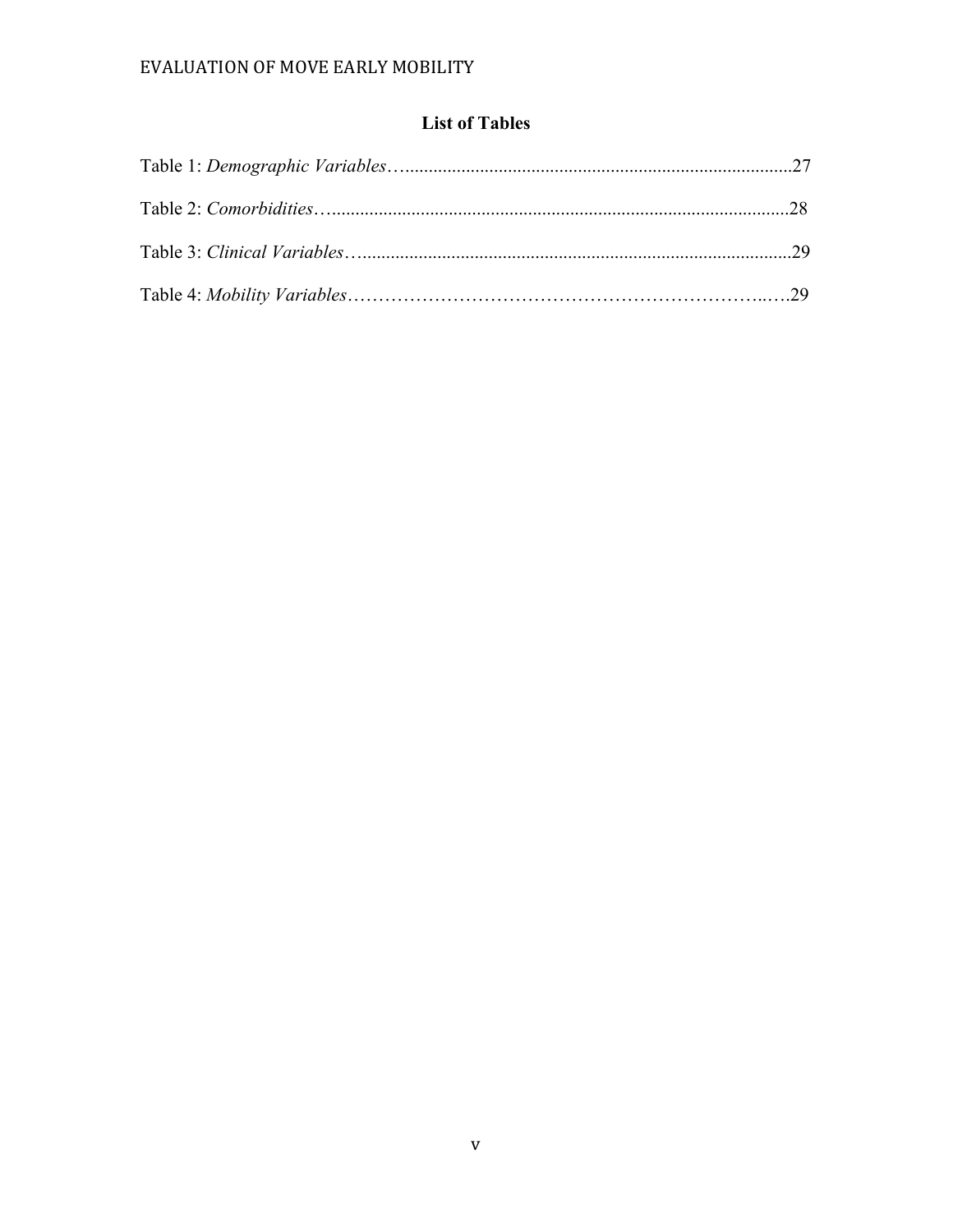# **List of Figures**

| Figure 3: Confusion Assessment Method for the ICU (CAM-ICU)31 |  |
|---------------------------------------------------------------|--|
|                                                               |  |
|                                                               |  |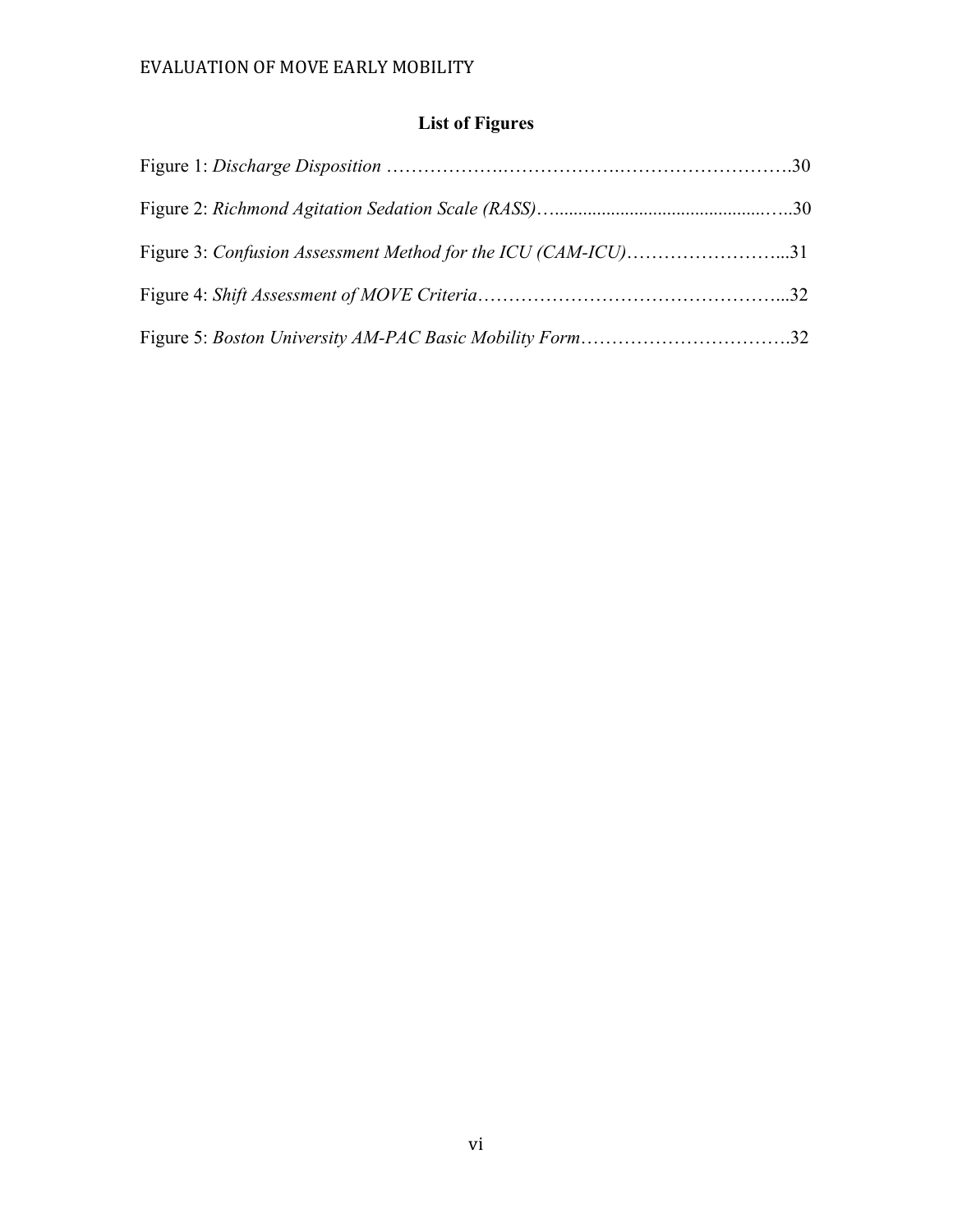#### **Abstract**

**Objective:** To evaluate the effectiveness of a previously implemented, nurse driven early mobility screening protocol, called "MOVE", during its first 6 months of use.

**Methods:** A retrospective electronic medical record review was conducted (*n=100*) at Norton Audubon Hospital in Louisville, KY. Eligible electronic medical records were randomly selected and audited for the following variables: age, sex, ethnicity, admission diagnosis, comorbidities, ventilator days, invasive catheters, utilization of vasoactive or inotropic medications, restraint use, continuous sedation medications, Richmond Agitation Sedation Score (RASS), Confusion Assessment Method for the ICU (CAM-ICU), nurse adherence to charting of MOVE enrollment eligibility, physical therapy (PT) intervention, occupational therapy (OT) intervention, range of motion (ROM), sitting on the side of the bed, standing on the side of the bed, ambulation, intensive care unit (ICU) length of stay (LOS), hospital LOS, initial consult and discharge Activity Measure for Post-Acute Care (AM-PAC) mobility scores, and discharge disposition. Data were analyzed using descriptive statistics.

**Results:** No statistically significant relationships between the MOVE program mobility practices and characteristics specific to the patient population were found. Crosstabulation of data revealed: 7% of the sample (*n=100*) met criteria for the MOVE program and received early mobility via PT/OT intervention; 64% did not meet criteria; and 29% were never screened for eligibility. Of the 7 patients who met criteria and received early mobility, 100% *(n=7)* received active/passive ROM, 57.1% *(n=4)* sat edge of bed, 28.6% *(n=2)* stood edge of bed, and 14.3% *(n=1)* ambulated while on the ventilator.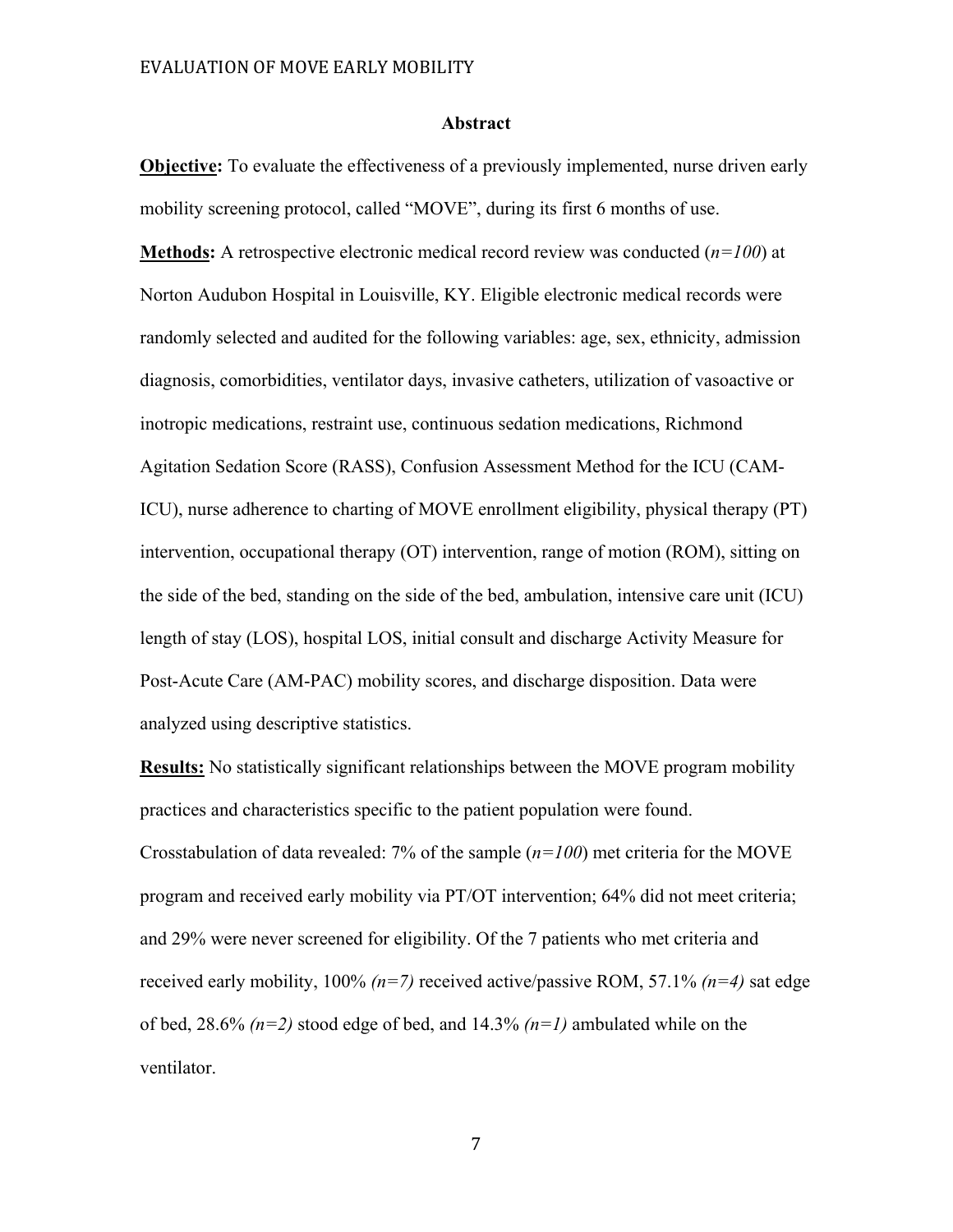**Conclusion:** This study resulted in recommendation for evaluation of nurse knowledge of MOVE early mobility screening protocol importance and procedure. Evaluation of perceived barriers to adherence of screening protocol should also be investigated to increase stakeholder buy in and ensure future program success.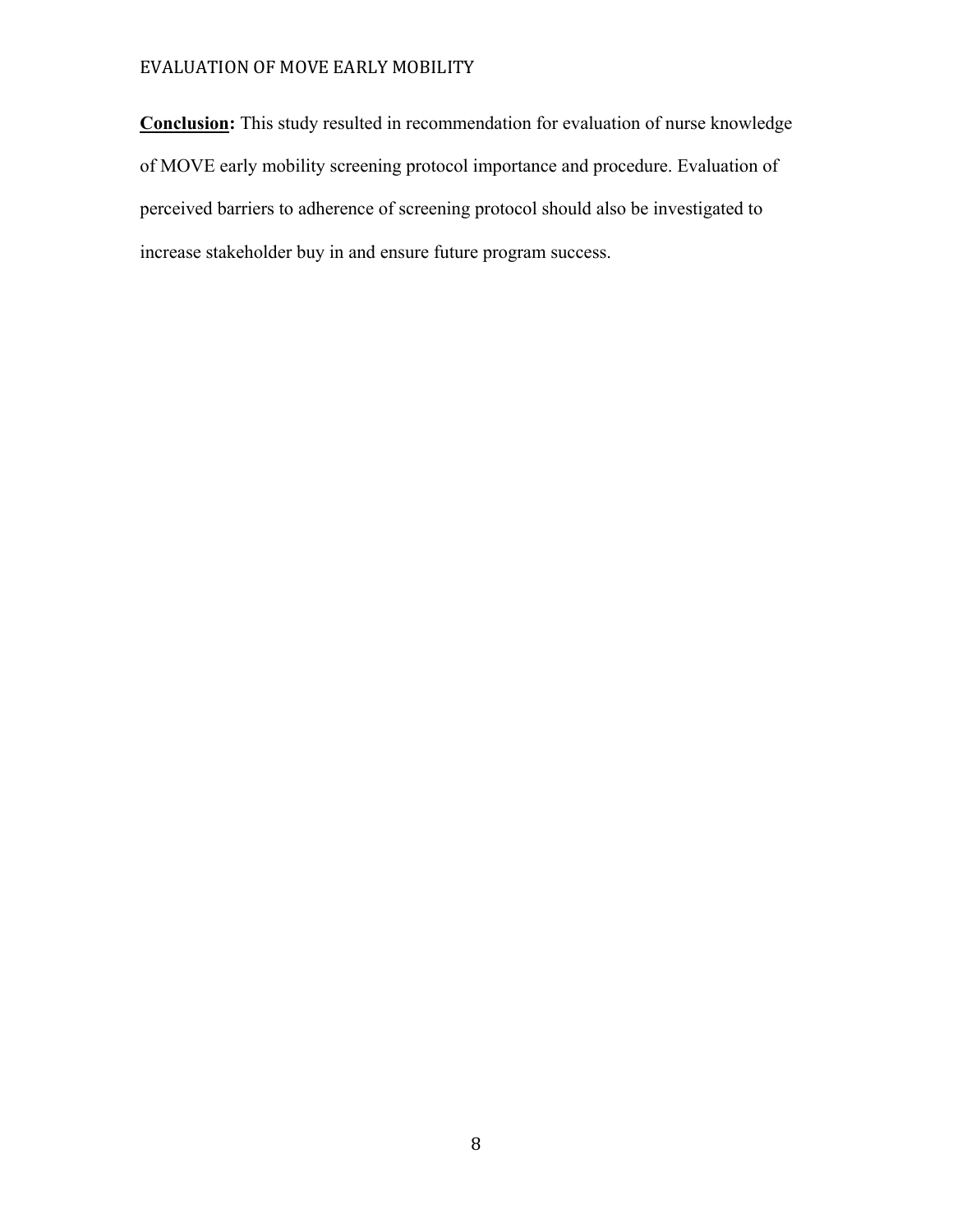#### **Background**

Over the past decade, there has been an increased focus on providing evidencebased care to patients across the continuum. As more patients survive the acute phase of illness within the critical care arena, unintended secondary complications and consequences of critical care have surfaced. Heightened attention to quality and patientcentered outcomes has underscored the importance of obtaining evidence that supports the interventions designed to treat critically ill patients. A topic that has piqued the interest of many researchers and clinicians is immobility and its negative effects in the critically ill, mechanically ventilated patient population.

Patients in intensive care settings are at extremely high risk for immobility and its secondary complications, such as pressure ulcers, ventilator-associated pneumonia (VAP), deep vein thromboses (DVTs), and falls. High levels of acuity and perceived barriers toward mobility predispose patients in the intensive care unit (ICU) to extended periods of bedrest. Skeletal muscle wasting and weakness are significant complications associated with critical illness and reduced mobility during temporary and long term mechanical ventilation. After one week of bed rest, muscle strength can decrease as much as 20%, with an additional 20% loss of remaining strength each subsequent week (Sciaky, 1994; Mendez-Tellez & Needham, 2012). Persistent weakness impairs tissue oxygenation and can ultimately delay ventilator weaning (DeJonghe et al., 2007). Prolonged mechanical ventilation has been statistically linked to decreased quality of life, functional decline, protracted recovery, and long term physical and cognitive deficits along with increased delirium, morbidity, mortality, length of hospital stay, hospital readmissions, and overall cost of care (Hopkins et al., 2016; Hermans, 2014; Kayambu,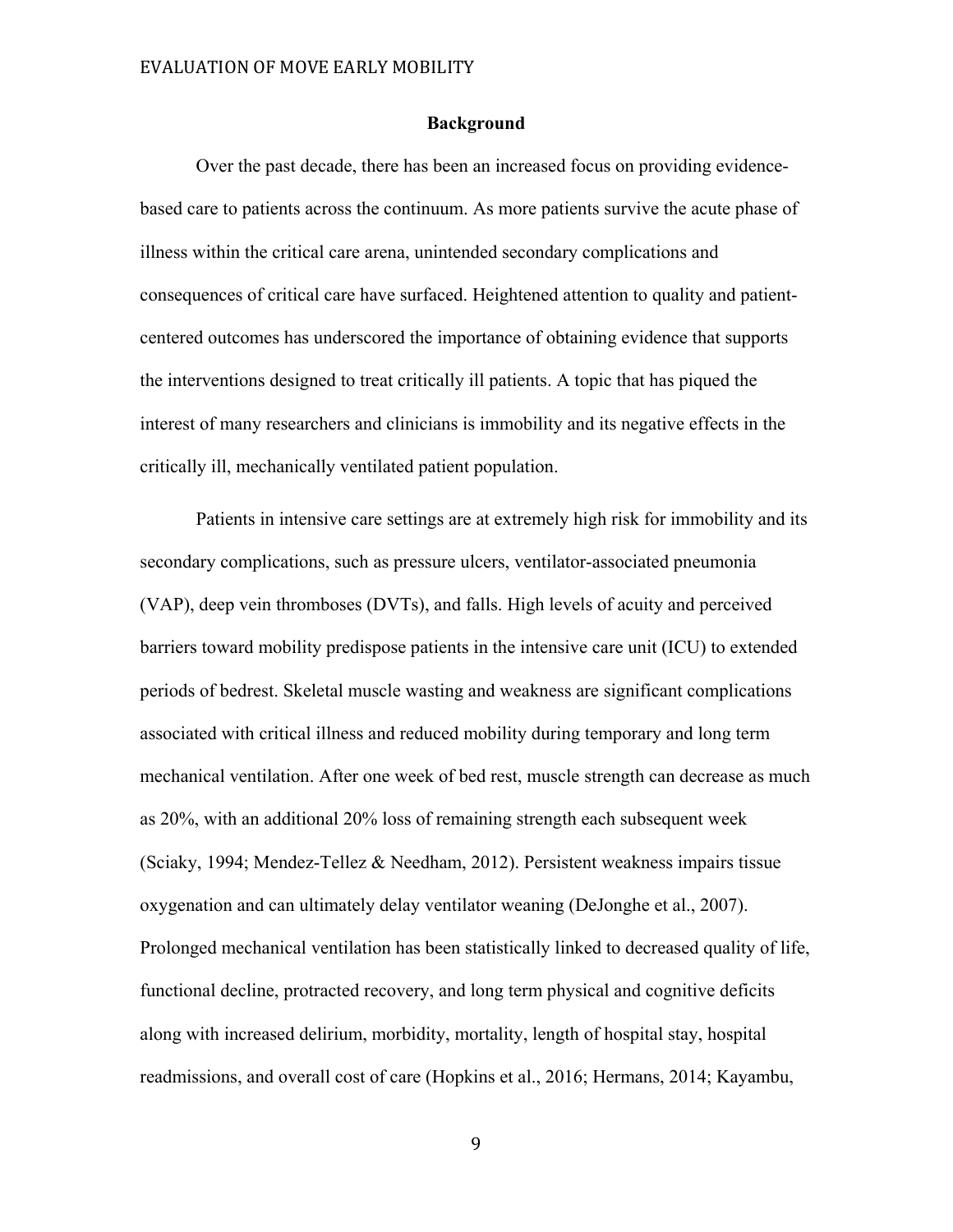Boots, & Paratz, 2013; Parry & Puthucheary, 2015). Ventilator-associated pneumonia (VAP), for example, is a healthcare acquired complication linked to prolonged mechanical ventilation that negatively impacts patient outcomes and total cost of care.

According to AACN Practice Alert issued in 2008, "critically ill patients who are intubated for >24 hours are at 6 to 21 times the risk of developing VAP and those intubated for <24 hours are at 3 times the risk of VAP" (p. 83). VAP is also associated with a substantial increase in hospital LOS by an average of 7-9 days per patient and an increase of approximately \$40,000 in mean hospital charges per patient (Galal, Youssef, & Ibrahiem, 2016; Rello et al., 2002). More importantly, morbidity and mortality associated with the development of VAP is high, with mortality rates ranging from 4.4 to 13% (AACN, 2017). Preventative interventions, like early mobility, can drastically decrease the incidence of VAP and other secondary complications of immobility.

Early mobility protocols (EMPs) have been shown to be effective in decreasing total ventilator days, healthcare acquired complications, hospital length of stay (LOS), and overall cost of care; these protocols also increase functionality, quality of life, and patient outcomes (Adler & Malone, 2012; Morris et al., 2008; Olkowski et al., 2015; Schweickert et al., 2009). Research and expert consensus have established that mobility screening protocols are feasible, safe, and easily replicable (Bailey, et al., 2007; Hashem, Parker, & Needham, 2016; Moyer et al., 2017; Sottile et al., 2015). In 2015, Bognar et al. used literature based clinical outcome estimates of EMPs for ICU patients to develop a financial impact model and simulate the impact of introducing an EMP in an ICU on costs to hospitals, third-party payers, and capitated healthcare delivery systems. Results from this study concluded that "the total net present value over a seven-year time horizon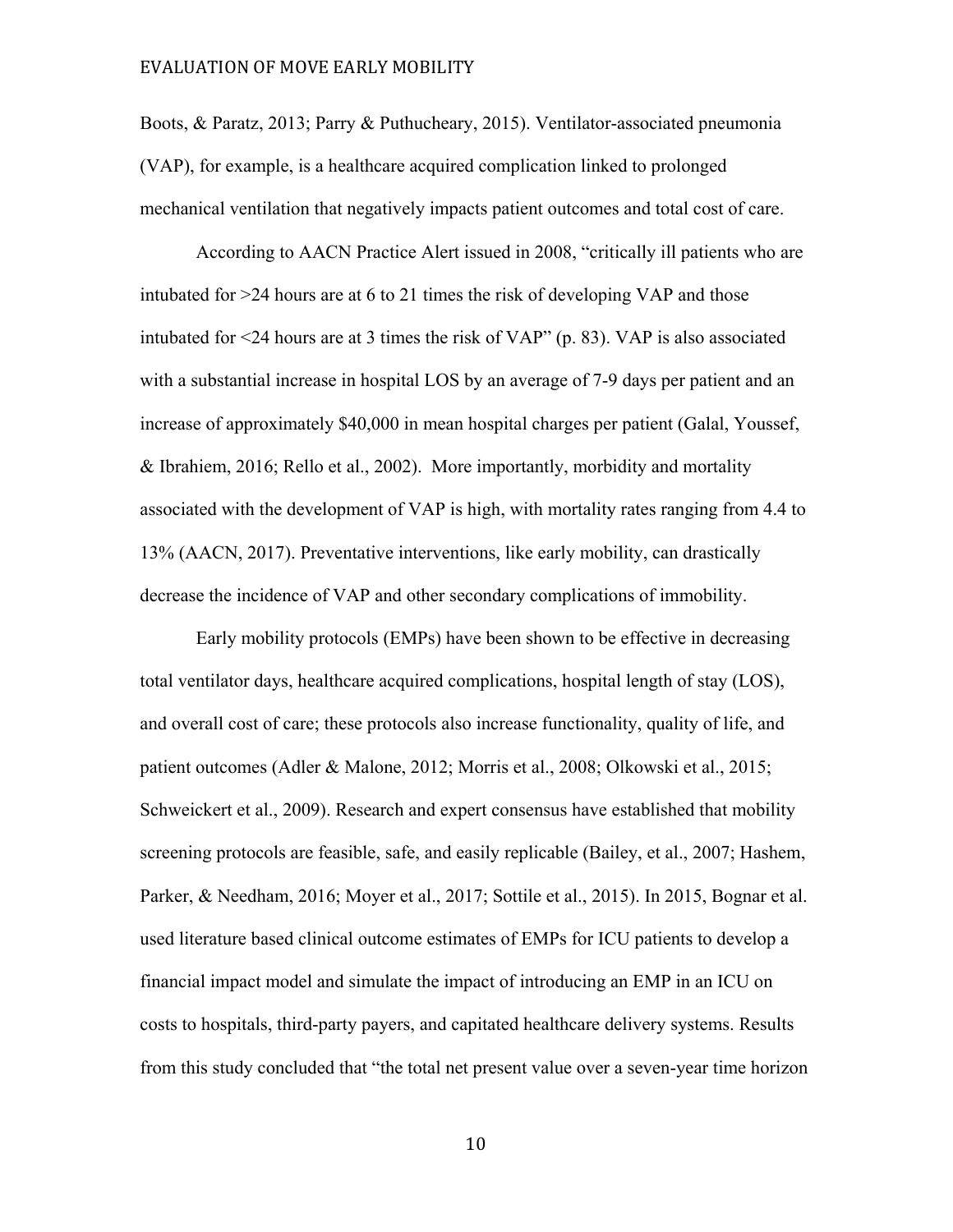of an EMP for a US hospital with 1000 yearly ICU admissions exceeds \$2.3m" (p. 1). In addition, the yearly cost of care savings generated by reducing ICU LOS and numbers of days on the ventilator was approximately \$927,000. Finally, the impact of EMPs on hospital readmission rates saves an additional \$93,000 annually by reducing hospital readmission penalties.

A needs assessment study conducted by University of Kentucky DNP graduate Dr. Catharine Morgan (2016) established the need for an early mobility protocol in the Open Heart Unit (OHU) and ICU at Norton Healthcare (NHC) Audubon Hospital. A nurse driven mobility screening tool and program, called MOVE, was developed and implemented throughout the NHC system on January 9, 2017 in response to the needs assessment data obtained by Dr. Morgan, DNP. Nursing and rehabilitation staff were trained via a one time, mandatory online education module prior to the launch date.

#### **Description of MOVE Early Mobility Protocol**

The NHC MOVE early mobility screening protocol consists of a mandatory shift assessment of each ICU patient's early mobility eligibility and mobility level once every 12 hours. Nursing staff are required to document if the patient does or does not meet criteria for enrollment into the MOVE program based on the following criteria: Myocardial Stability, Oxygenation Adequate, Vasopressor(s) Minimal, and Engages to Voice (see Figure 4). If the patient meets the aforementioned criteria, proper documentation of "Criteria Met" will trigger a best practice advisory (BPA) alert, which will in turn order PT/OT services. This BPA triggered order must be signed as a standing order by the nurse before it will enroll the patient into the MOVE program. Patient activity level should also be documented by nursing staff to trend mobility level over the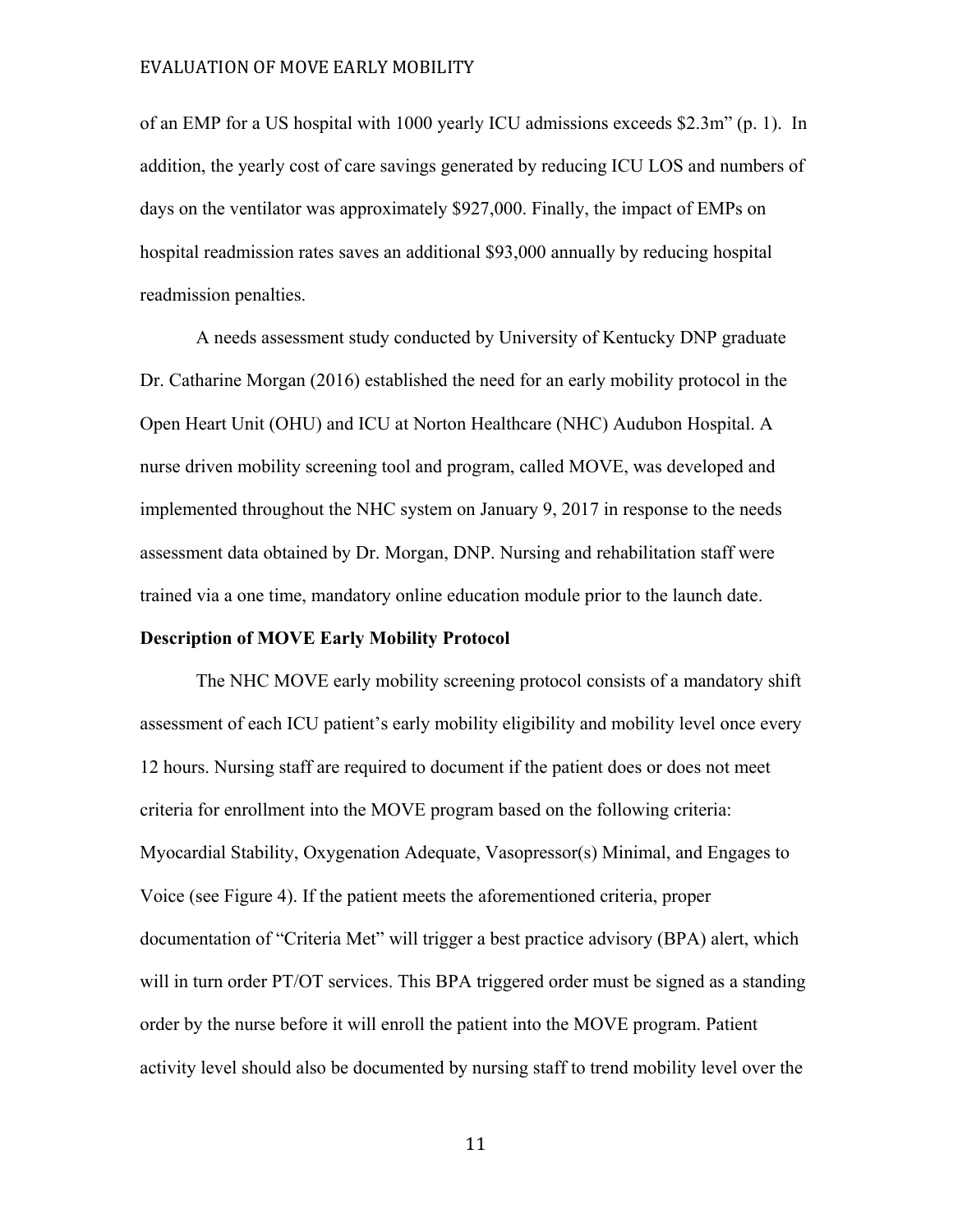course of the patient's hospitalization. Nursing adherence to documentation of eligibility and mobility level is crucial for the success of the MOVE Program.

#### **Purpose**

The purpose of this retrospective study was to evaluate the effectiveness of a previously implemented, nurse driven early mobility screening protocol, called MOVE, during its first 6 months of implementation and to determine if there is a connection between the MOVE Program and improved patient clinical outcomes. Objectives included the following:

- a. Conduct a retrospective electronic medical record review to evaluate nursing adherence to documentation of MOVE Criteria (defined by documentation of criteria met vs. criteria not met) and performance of appropriate level of activity (defined by range of motion, sitting on side of bed, standing at side of bed, ambulation, activity measure for post-acute care [AM-PAC] scores, physical therapy and occupational therapy order).
- b. Determine the association between MOVE Program and characteristics specific to the patient population including admission diagnosis, comorbidities, ventilator days, invasive catheters, utilization of vasoactive or inotropic medications, restraint use, continuous sedation medications, Richmond Agitation Sedation Score (RASS), Confusion Assessment Method for the ICU (CAM-ICU), ICU LOS, hospital LOS, initial consult and discharge AM-PAC scores, and discharge disposition.
- c. Compare post-implementation outcomes of MOVE Program patients to those of pre-implementation group from Dr. Morgan's need assessment. Pre- and post-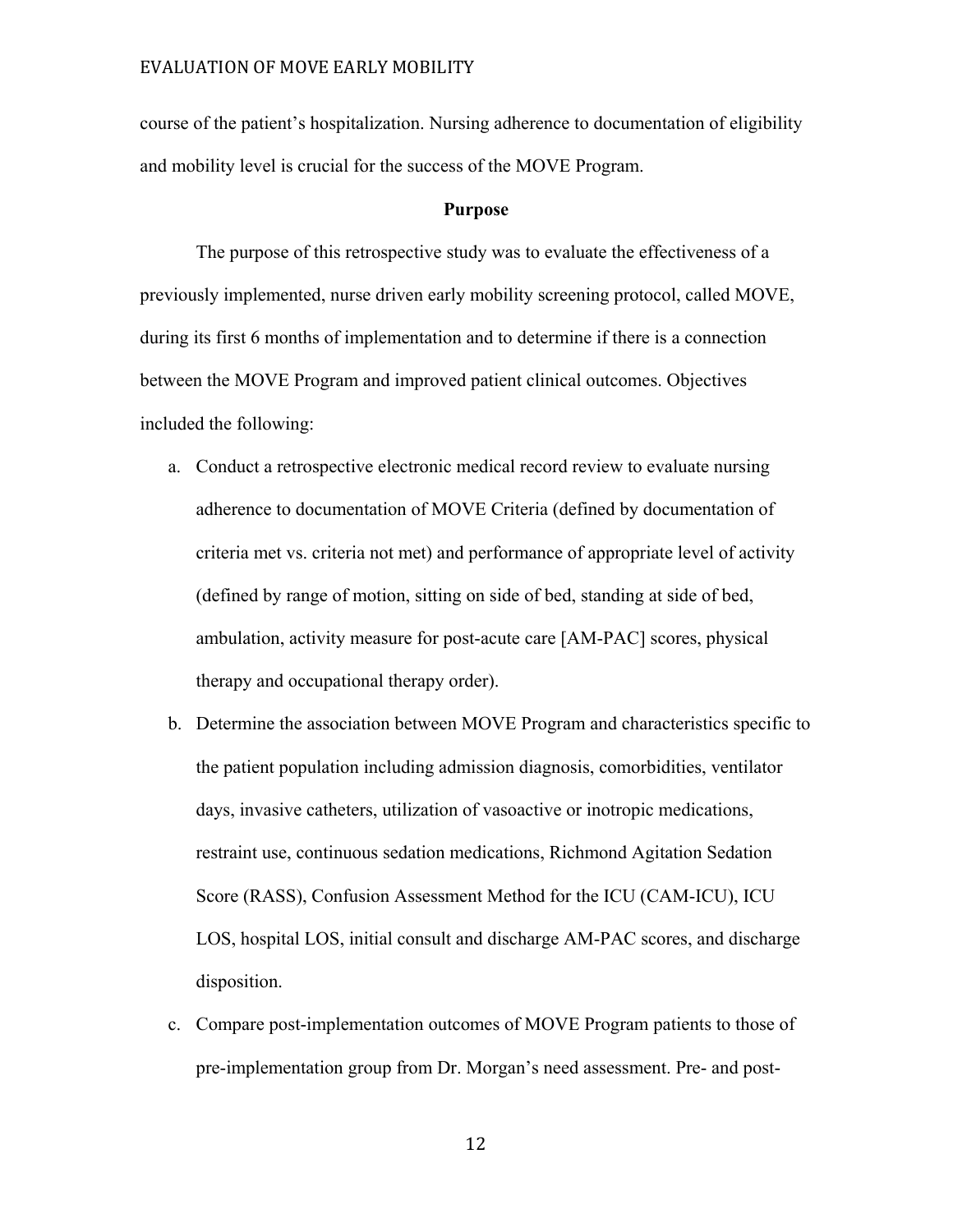implementation outcome data to be analyzed include PT and OT intervention, ICU LOS, hospital LOS, and discharge disposition.

#### **Methods**

#### **Design**

This study was a single-center, post-implementation retrospective report of the impact of nurse driven early mobility program MOVE. Data were collected via retrospective electronic medical record review for eligible patients admitted between January 9, 2017 and July 9, 2017.

#### **Setting**

 With a network of five hospitals, 13 immediate care centers, and 190 physician practices, NHC is the largest health care system in Louisville, KY and the surrounding region. NHC's Audubon Hospital, a 432-licensed bed acute care hospital, was the focus of this study. Data points were collected on eligible patients who were admitted to Audubon ICU or OHU during the aforementioned study period. The ICU is an 18-bed unit and the OHU is a 16-bed unit. The typical nurse to patient ration is 1:2, occasionally 1:1 or 1:3 based on patient acuity. There are two patient care associates (PCAs) and one respiratory therapist (RT) assigned to each unit each 12 hour shift.

#### **Sample**

The patient population of interest was non-surgical, mechanically ventilated patients admitted to Audubon ICU or OHU. A total of 284 patients met inclusion criteria during the study interval. A sample of 100 patients were chosen using a random number generator. Inclusion criteria were mechanically ventilated patients at least 18 years old that had been mechanically ventilated for at least 48 hours, had a RASS score of -1 to  $+1$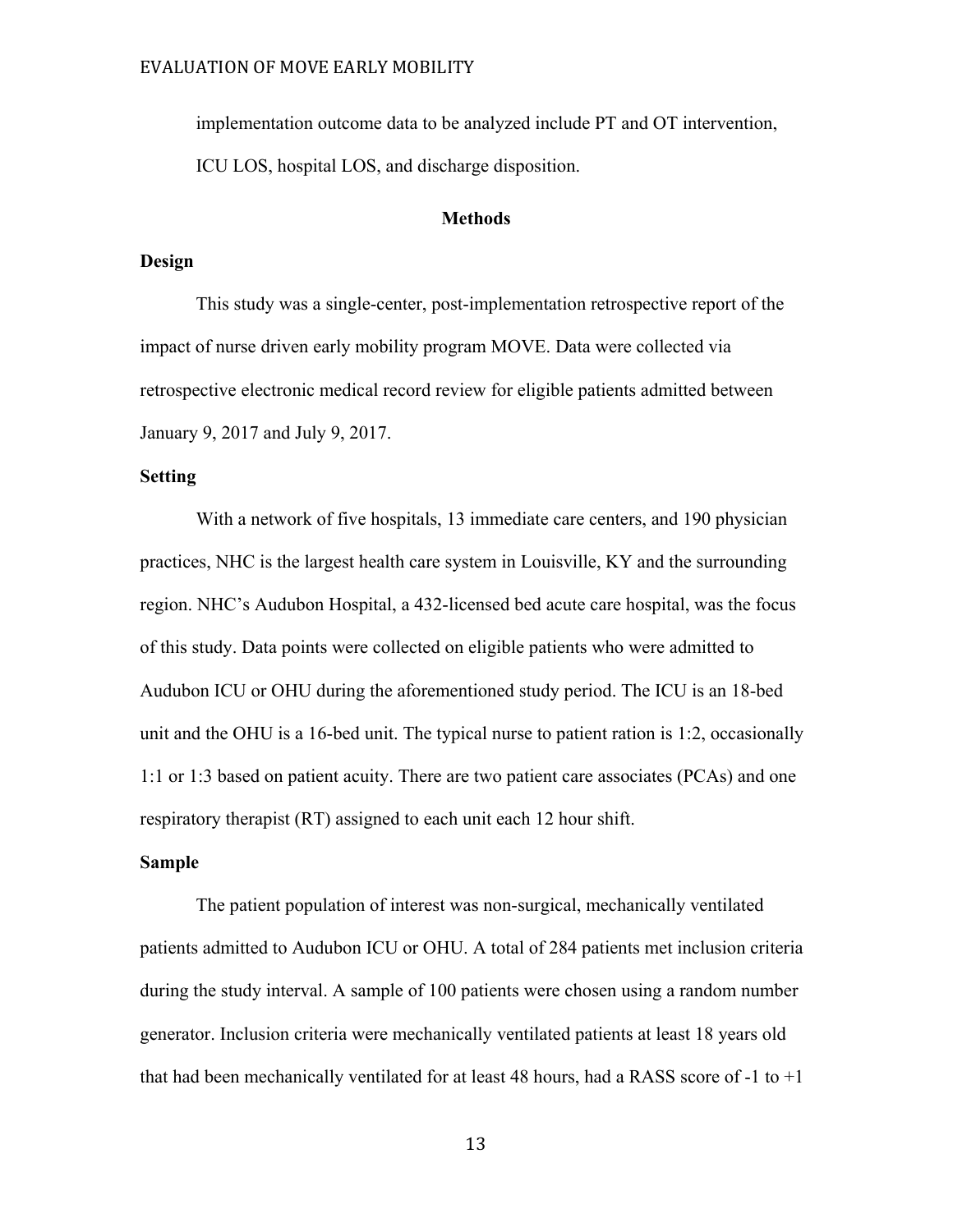(see Figure 2), and did not have major surgery lasting more than one hour at any point during their hospital stay. Exclusion criteria were any surgery lasting more than one hour, palliative care order, hemodynamic instability (defined by MAP <55, pulmonary instability defined by  $FiO_2 > 60\%$ ,  $PEEP > 10 \text{ cm}H_2O$ ), presence of femoral central venous catheter, femoral arterial sheath, or open abdominal wounds.

#### **Data Collection**

Approvals from the Norton Healthcare Office of Research and Administration (NHORA) and the University of Kentucky Institutional Review Board (IRB) were obtained prior to data collection. This study was based on a retrospective chart review. Patient charts were obtained from Norton Healthcare's electronic patient database. During data collection, patient records were accessed using the patient medical record number (MRN). Each chart was screened to determine if the inclusion criteria were met. All patients that met the inclusion criteria were assigned a unique study number and had data transferred to a separate electronic data collection spreadsheet. For privacy purposes, no patient identifying information was included on the electronic data collection spreadsheet. The primary investigator was the only individual with access to the master list of patients' MRNs and unique study numbers. The master list and electronic data collection spreadsheet were kept on Norton Healthcare's H: drive, which is both password and firewall protected.

Data were collected related to the following study variables: age, gender, ethnicity, comorbidities, ICU and hospital LOS, ventilator days, invasive catheters, utilization of vasoactive medications, continuous sedation drips, level of sedation using the RASS, presence of delirium using the CAM-ICU, restraint use, nurse adherence to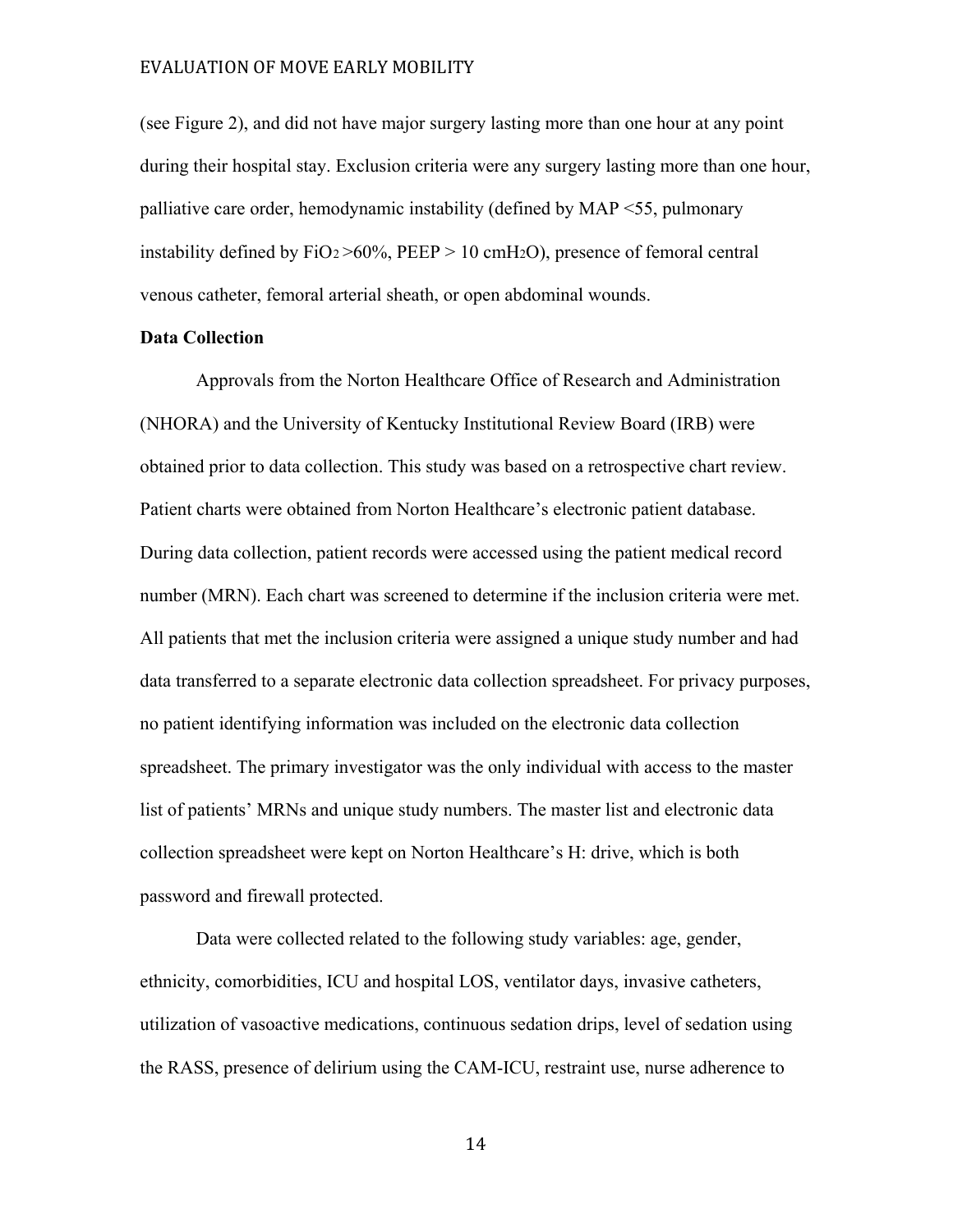documentation of MOVE eligibility (Figure 4), PT consults, OT consults, ROM, sitting on the side of the bed, standing at the side of the bed, ambulation, initial consult and discharge AM-PAC scores, and disposition at discharge from the hospital. Please refer to Appendix A for complete data collection form.

RASS is a 10-point scale used to assess a patient's level of sedation. RASS has four levels of anxiety or agitation (+1 to +4 [combative]), one level to denote a calm and alert state (0), and five levels of sedation (-1 to -5 [unarousable]). A RASS of -2 is typically considered the target goal for continual sedation, which is considered light sedation (Figure 2). The CAM-ICU monitors the patient for the development or resolution of delirium in intensive care. This tool assesses four features: 1) acute change or fluctuation in mental status from baseline, 2) inattention, 3) altered level of consciousness, and 4) disorganized thinking (Figure 3). The CAM-ICU is positive, and the patient is considered to have delirium, if features 1 and 2 and *either* feature 3 or 4 are present. A positive result indicates that delirium is present and a negative result indicates that there is no delirium. Finally, PT/OT at NHC use the Boston University AM-PAC basic mobility short form to assess a patient's level of mobility. A score of 6 indicates that the patient is completely dependent and a score of 24 means that the patient is completely independent (Figure 5).

#### **Data Analysis**

 Data analysis from the retrospective electronic medical record review was performed using IBM SPSS version 23.0. Data were analyzed using descriptive statistics, including frequency distributions, means, and percentages. These results were used to evaluate study objectives.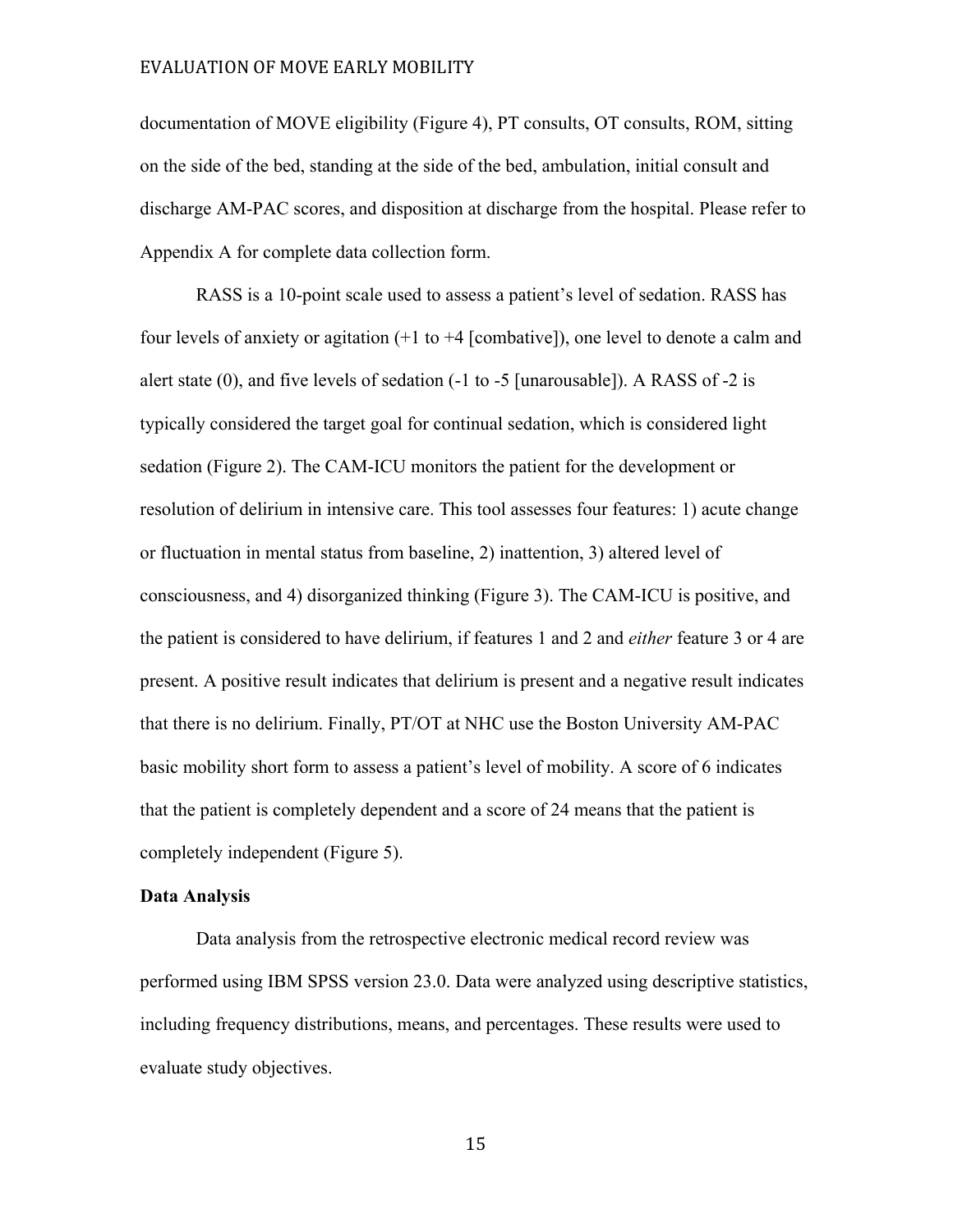#### **Results**

#### **Sample Characteristics**

A total of 284 electronic medical records were reviewed during the data collection time period and 100 met the inclusion criteria for this study. The mean age was 61 years old, with the majority of patients being male and Caucasian. Top two admission diagnoses included acute respiratory failure and COPD exacerbation. Complete sample demographics can be found in Table 1.

#### **Study Results**

No statistically significant relationships between the MOVE program mobility program and characteristics specific to the patient population were found. Majority of patients had a high comorbidity burden, with seven to nine individual comorbidities (Table 2). Mean ventilator days, ICU LOS, and hospital LOS were similar in both groups (Table 3). Despite the frequent use of sedation within the sample population (83.7%), all patients included in the study maintained a RASS of  $-1$  to  $+1$  (Figure 2), indicating appropriate wakefulness to participate in early mobility exercises. Very little data on CAM-ICU was collected related to lack of documentation; therefore, conclusions regarding delirium could not be made.

Crosstabulation of data revealed: 7% of the sample (*n=100*) met criteria for enrollment in the MOVE program and received early mobility via PT/OT intervention; 64% did not meet criteria for enrollment; and 29% were never screened for eligibility. No statistically significant bias of age, gender, race, or comorbidity burden for patients that were never screened for eligibility was identified. Of the 93 patients who were not enrolled in MOVE, 91.1% *(n=92)* had bedrest orders and 96.7% *(n= 89)* received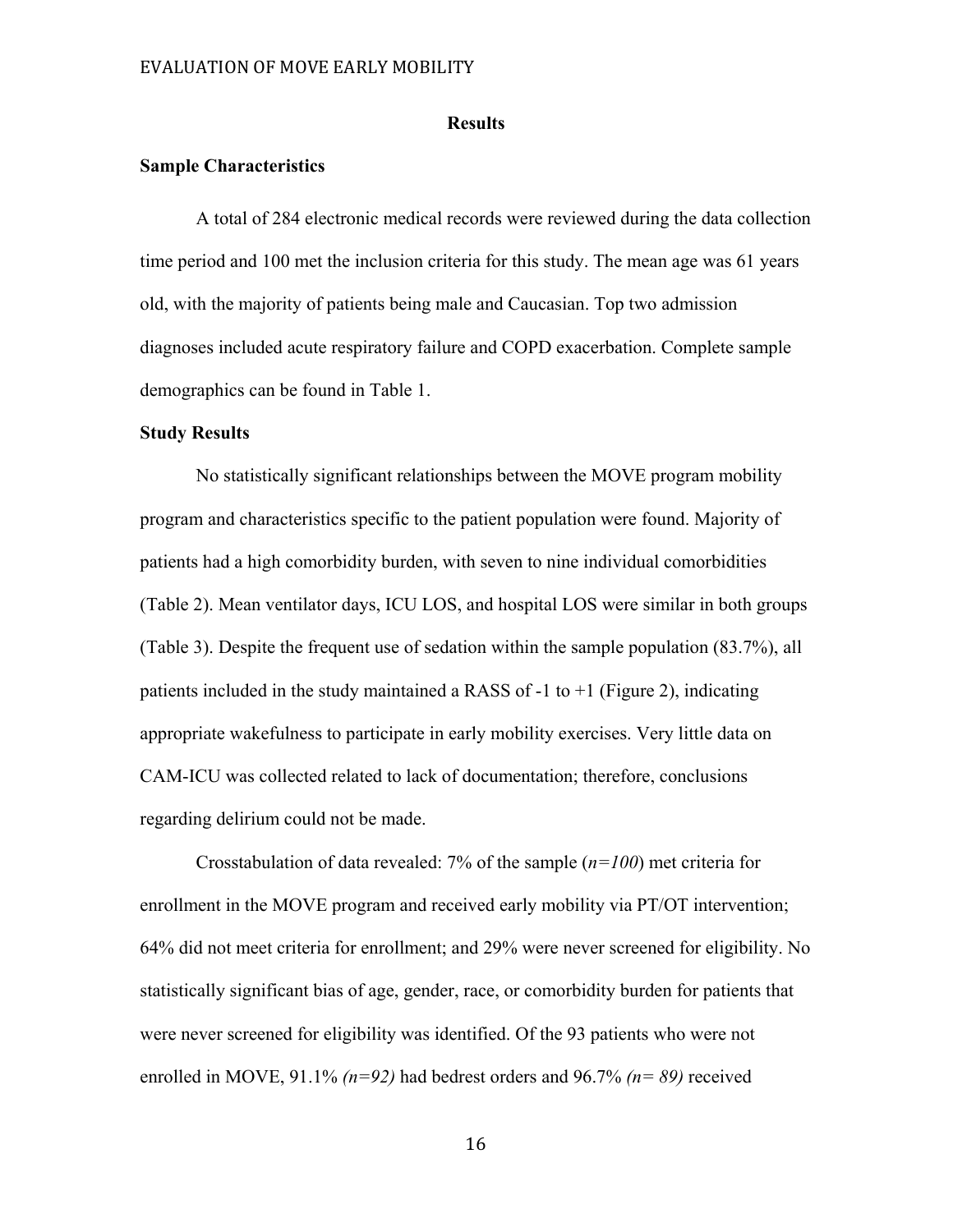standard practice of active/passive ROM. Only 1.1% *(n=1)* received PT and OT intervention while intubated. No patients from this group sat on the edge of the bed, stood at the edge of the bed, or ambulated while intubated. Many of these patients had PT/OT orders; however, intervention was deferred until the patient was taken off the ventilator.

Of the 7 patients who met criteria and received MOVE early mobility, 100%  $(n=7)$  received active/passive ROM, 57.1%  $(n=4)$  sat on the edge of the bed, 28.6%  $(n=2)$  stood at the edge of the bed, and 14.3%  $(n=1)$  ambulated while on the ventilator. No adverse events or injuries during PT/OT intervention were documented. In this group, 85.7% *(n=6)* had an oral endotracheal tube, 85.7% *(n=6)* had restraints, 71.4% *(n=5)* had continuous sedation drips, and the average number of invasive catheters was three. Average time from MOVE protocol triggered PT/OT order to consultation was 55 minutes. Average increase in AM-PAC score (please refer to Figure 5 for scoring details) from initial consult to discharge was 2.8 points. Discharge disposition for this group included: 28.6% *(n=2)* home; 14.3% *(n=1)* home health; 28.6% *(n=2)* rehab; 14% *(n=1)*  skilled nursing facility (SNF); and  $14.3\%$   $(n=1)$  long term acute care center (LTAC). A bar graph comparing discharge dispositions between patients enrolled in MOVE mobility program and those not enrolled can be found in Figure 1.

#### **Discussion**

#### **Pre Implementation Needs Assessment Data**

A needs assessment study conducted by University of Kentucky DNP graduate Dr. Catharine Morgan (2016) established the need for an early mobility protocol in the ICU and OHU at Audubon Hospital. A retrospective electronic medical record chart review of 100 non-surgical mechanically ventilated patients admitted to Audubon's ICU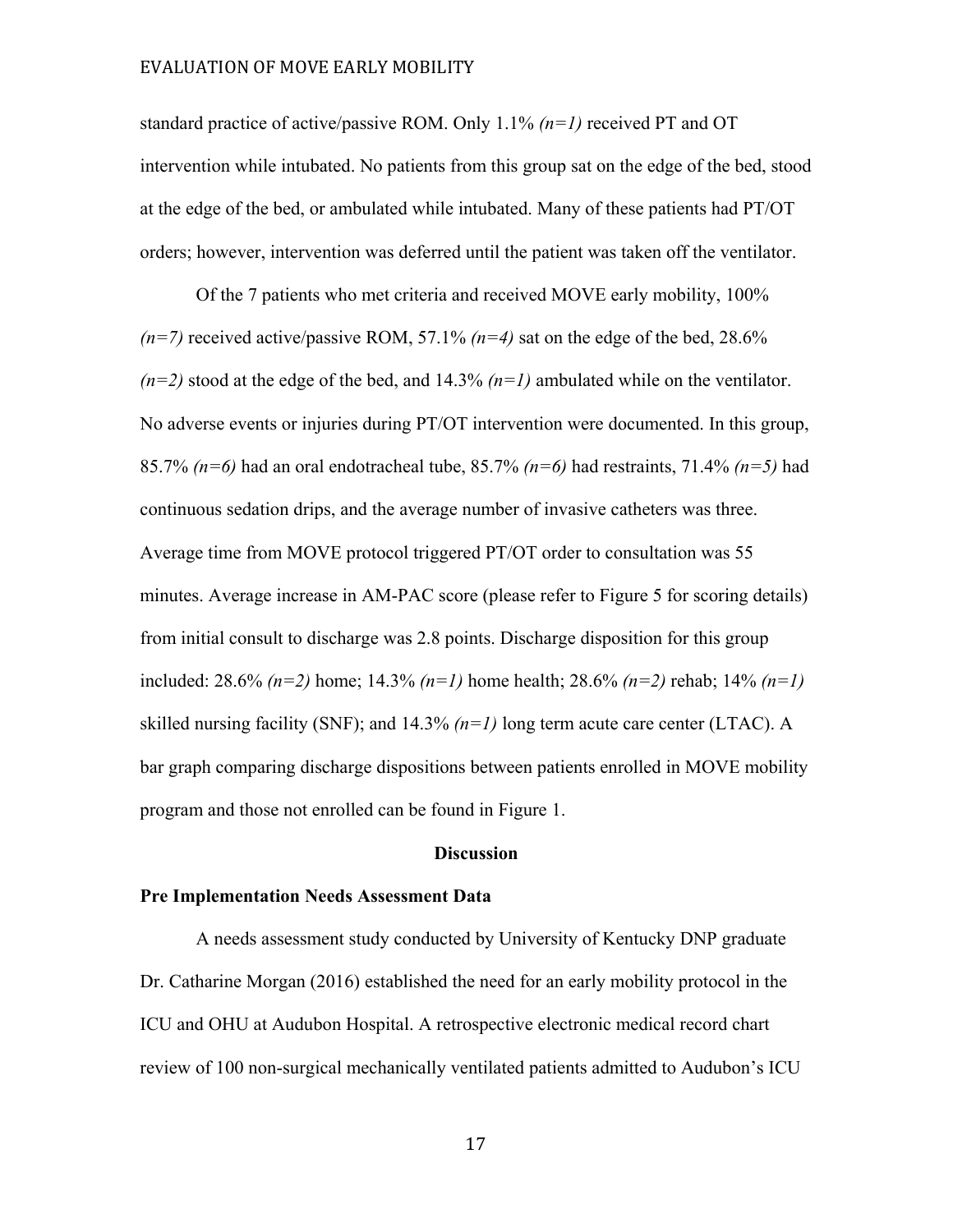or OHU between January 1, 2015 and December 31, 2015 revealed a low incidence of sitting on the side of the bed  $(n=2)$ , standing at side of the bed  $(n=1)$ , and patients ambulated  $(n=0)$  during the study period. An additional unintended finding was the lack of charting on sedation using RASS and delirium using CAM-ICU tool. Dr. Morgan's study suggested that "a nurse driven mobility protocol would aid in getting mobility initiated earlier, and more consistent initiatives throughout the day" (2016, p.10).

#### **Post Implementation Evaluation of MOVE**

Inability to make statistically significant associations between demographic data and MOVE mobility outcomes was related to small sample size of patients enrolled in MOVE program during the six month study period. Although not statistically significant, the 7 patients who did receive MOVE early mobility showed promising results. Once the nurse documented "criteria met" and patient was enrolled in MOVE, time between PT/OT order and consult ranged from 23 to 92 minutes, with a cumulative average of 55 minutes. In addition to timely intervention, no adverse events or injuries during MOVE PT/OT intervention were documented during the study period. The patients enrolled in MOVE were able to safely participate in physical activity despite 85.7% having an oral endotracheal tube, 85.7% having restraints, and 71.4% having continuous sedation drips. Patients enrolled in MOVE demonstrated a 2.8 point increase in AM-PAC score from initial PT/OT consult to discharge. Return to functionality plays a major role in discharge disposition. The majority of the patients who received early mobility were able to discharge home, home with home health, or with outpatient rehab; whereas, the majority of patients who did not receive early mobility discharged to a skilled nursing facility. In terms of cost savings, the average cost of inpatient stays discharged to skilled nursing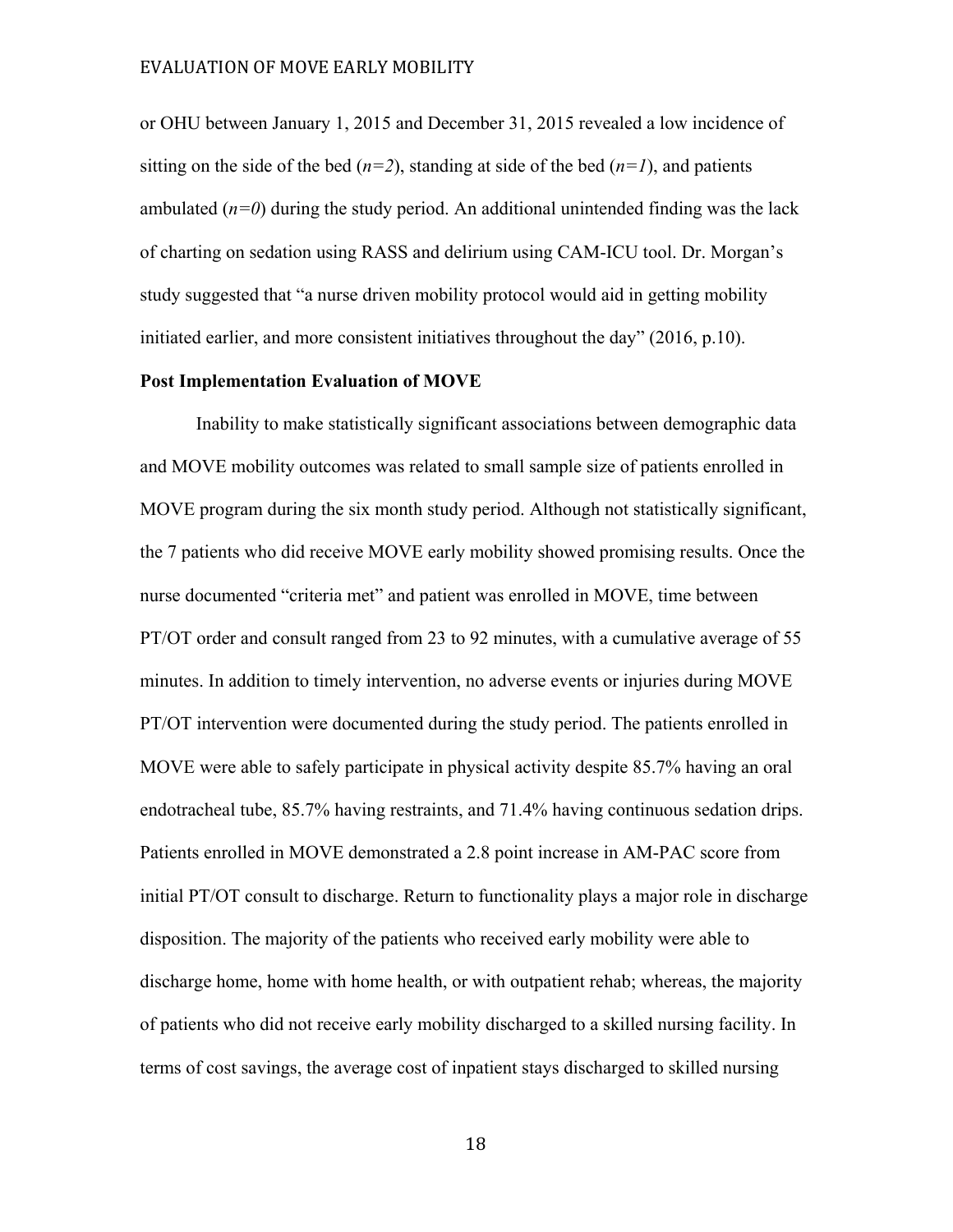facility in 2013 was around \$17,000, which was more than twice the average cost of inpatient stays with a routine home discharge of \$8,000 (AHRQ, 2016). Discharge to a long term acute care facility is four and a half times the cost of routine discharge at \$36,000.

Comparison to pre-implementation data collected by Dr. Morgan, DNP (2016) indicates that the nurse driven early mobility screening protocol currently in place, MOVE, is not reaching its full potential. During the duration of this post-implementation study, only seven patients *(n=100)* were enrolled in MOVE. Of these seven patients, four patients sat on the edge of the bed, three stood at the edge of the bed, and only one ambulated. Results from this study also revealed that 29% of ventilated patients in the ICU or OHU were never screened for eligibility, further indicating that MOVE is underutilized. Including Dr. Morgan's needs assessment, this is the second study demonstrating need for increased mobility in ICU and OHU at Audubon Hospital.

#### **Implications for Practice**

Data surrounding the positive impact of early mobility in the mechanically ventilated patient population is growing at a rapid rate. Randomized control trials, metaanalyses, and systematic reviews have been conducted to support the use of an early mobility protocol in the ICU. For example, in a pre/post cohort study of 104 patients with respiratory failure, transfer from a traditional ICU to a respiratory ICU, where active mobilization was a priority, resulted in a 2.5-fold increase in the odds of ambulation despite identical staffing in the two ICUs (Thomsen, Snow, Rodriguez, & Hopkins, 2008). This finding suggests the respiratory ICU's focus on rehabilitation played a crucial role in the observed increase in ambulation. Despite the compelling evidence, successful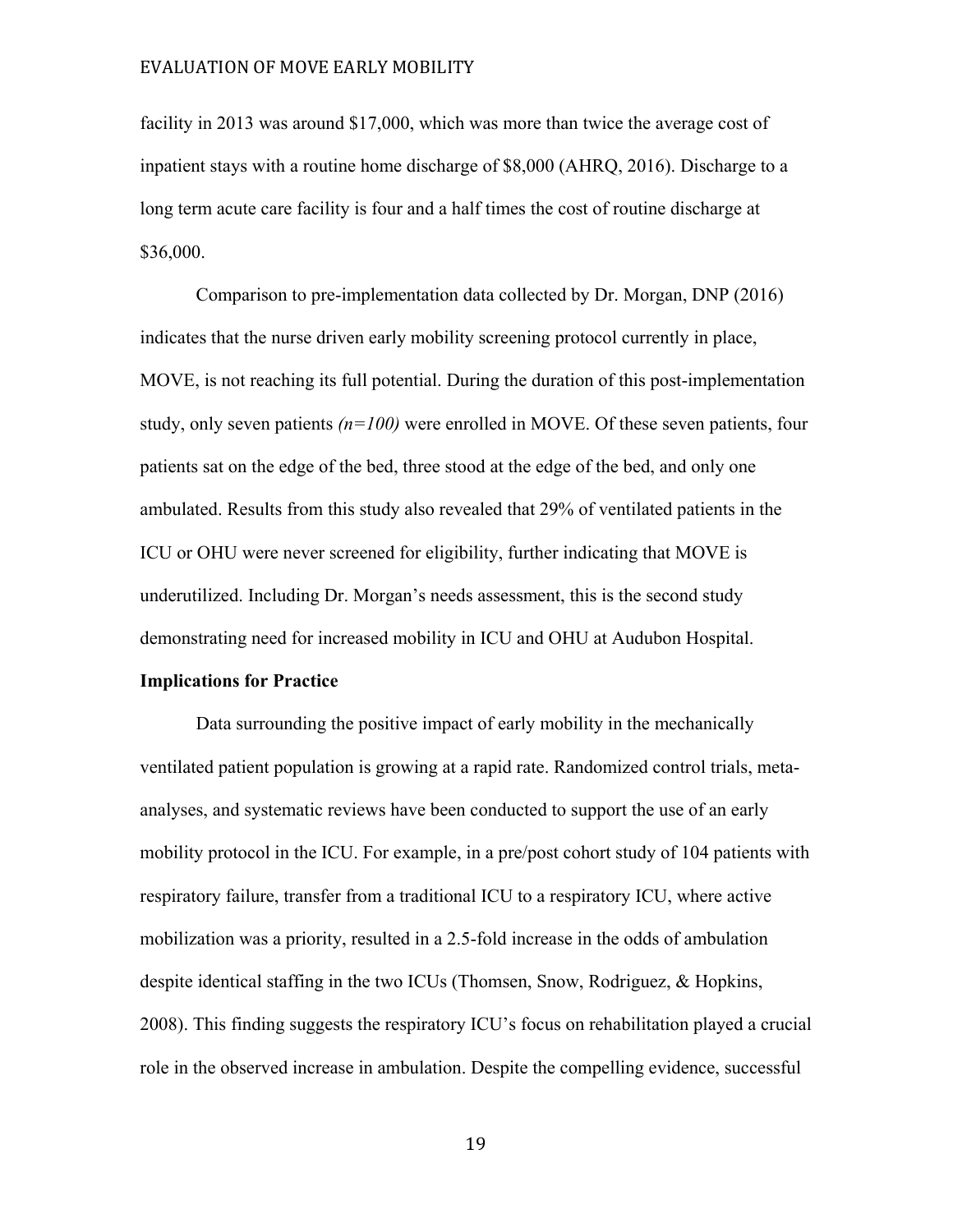implementation of a nurse driven mobility protocol (i.e. MOVE) requires adequate stakeholder buy in and proper utilization. If barriers exist, they must be addressed.

Research has identified several commonly perceived barriers to early mobility, including cultural barriers (competing patient priorities, insufficient coordination, timing conflicts, etc.), use of sedation, fear of adverse events, workload burden, staffing concerns, and cost (Hasham, Parker, & Needham, 2016). A study by Boehm et al. (2017) showed a statistically significant relationship between the perceptions of workload burden and adherence to an early mobility protocol among ICU providers. The study concluded that "for every unit increase in workload burden, adherence to [early mobility] bundle decreased by 53%" and "for every unit increase in perceived difficulty carrying out [early mobility] bundle, adherence with early mobility was reduced 59%" (p. 38). The culture of a unit can have a major impact (positive or negative) on unit priorities, practices, and outcomes (Hopkins et al., 2016). One barrier identified in this study is the high number of patients with active bedrest orders. When a patient is admitted to the ICU, a bedrest order is entered as part of the ICU standing order set. This bedrest order could deter stakeholders from initiating early mobility. An order for the MOVE criteria must be added to the ICU standing order set to ensure that patients are being properly screened and given the opportunity receive early mobility as soon as possible. If a patient meets criteria for MOVE early mobility, the standing MOVE order could supersede the existing standing bedrest order.

Sustaining any clinical improvement initiative requires an organizational culture change. Results from Dr. Morgan's study and this study indicate that Audubon may not have a strong culture of early mobility. In order to create and sustain a culture of change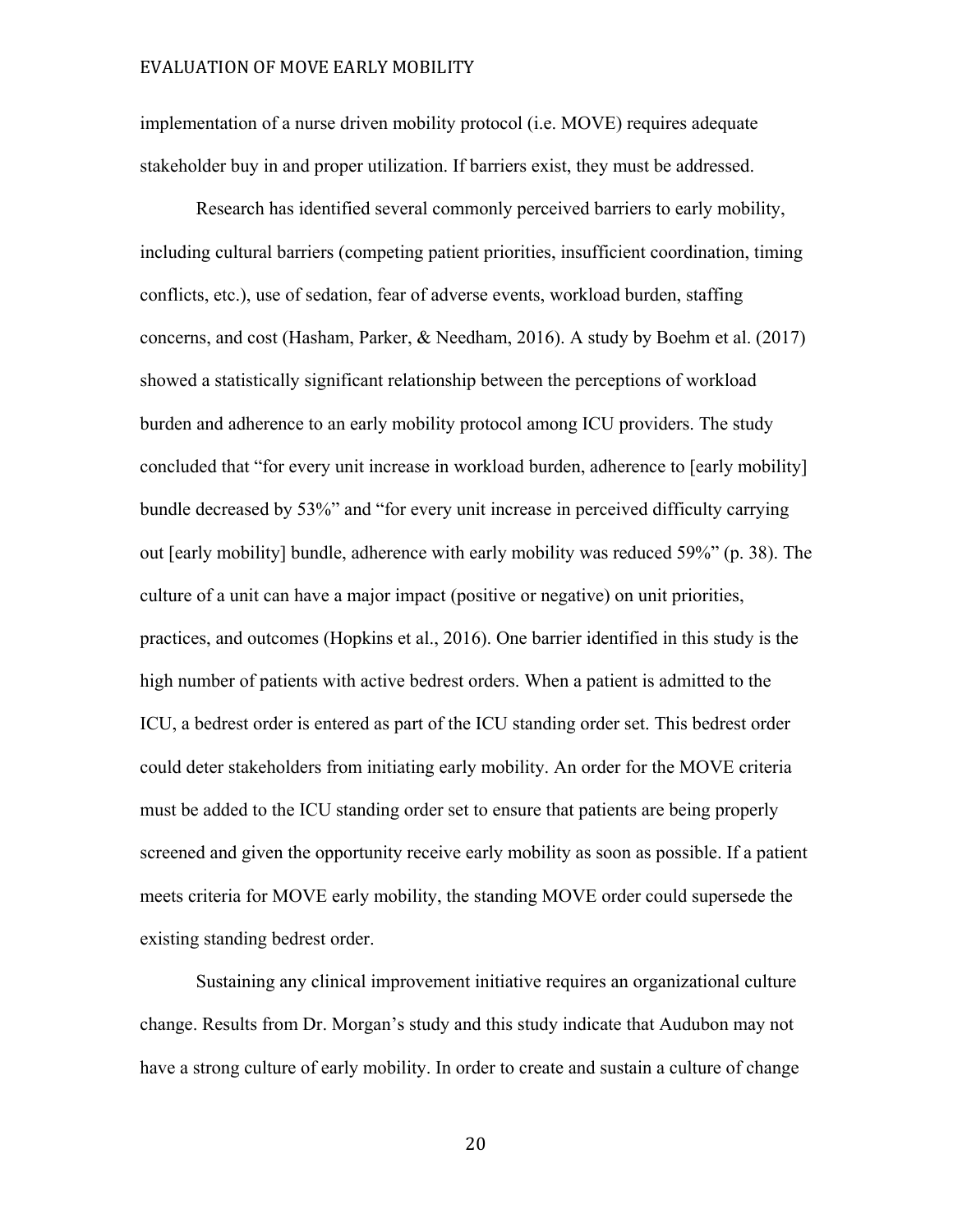surrounding early mobility in the ICU and OHU at Audubon, all stakeholders (physicians, advanced practice providers, staff nurses, RTs, PTs, OTs, and PCAs) must feel empowered, motivated, and supported. Focus groups, interviews, and anonymous surveys could be conducted to assess unit culture and identify any perceived barriers to MOVE adherence. Presenting evidence to support early mobility practices, mentoring late adopters, and leading by example could help increase stakeholder buy in. In addition, a process of continuous training and evaluation needs to be established and implemented to maintain best practice. Multimodal education tools on MOVE should be developed and used during on-boarding and yearly skills assessments to increase nursing knowledge and establish early mobility as a unit priority. Physicians and advanced practice providers writing sedation orders should also be educated on their unique role in early mobility. Continual recognition of ongoing positive outcomes through emails, patient stories, unit posters, and staff meetings could increase awareness and provide nurses with a sense of ownership. Discussion of patient's early mobility progress and MOVE eligibility during interdisciplinary rounds could also increase ownership and adherence.

#### **Recommendations for Future Studies**

Future studies should include a larger sample size and more than one hospital site. This will aid in a more complete clinical picture and contain a more inclusive population. Studies examining the use of sedation and frequency of delirium in this patient population would be beneficial. This study did not examine the type of sedation used while on the vent. Early mobility sedation protocols could be investigated and implemented to increase provider adherence. Piloting a protocol that requires daily evaluation and reordering of sedation could decrease over sedation and, in turn, increase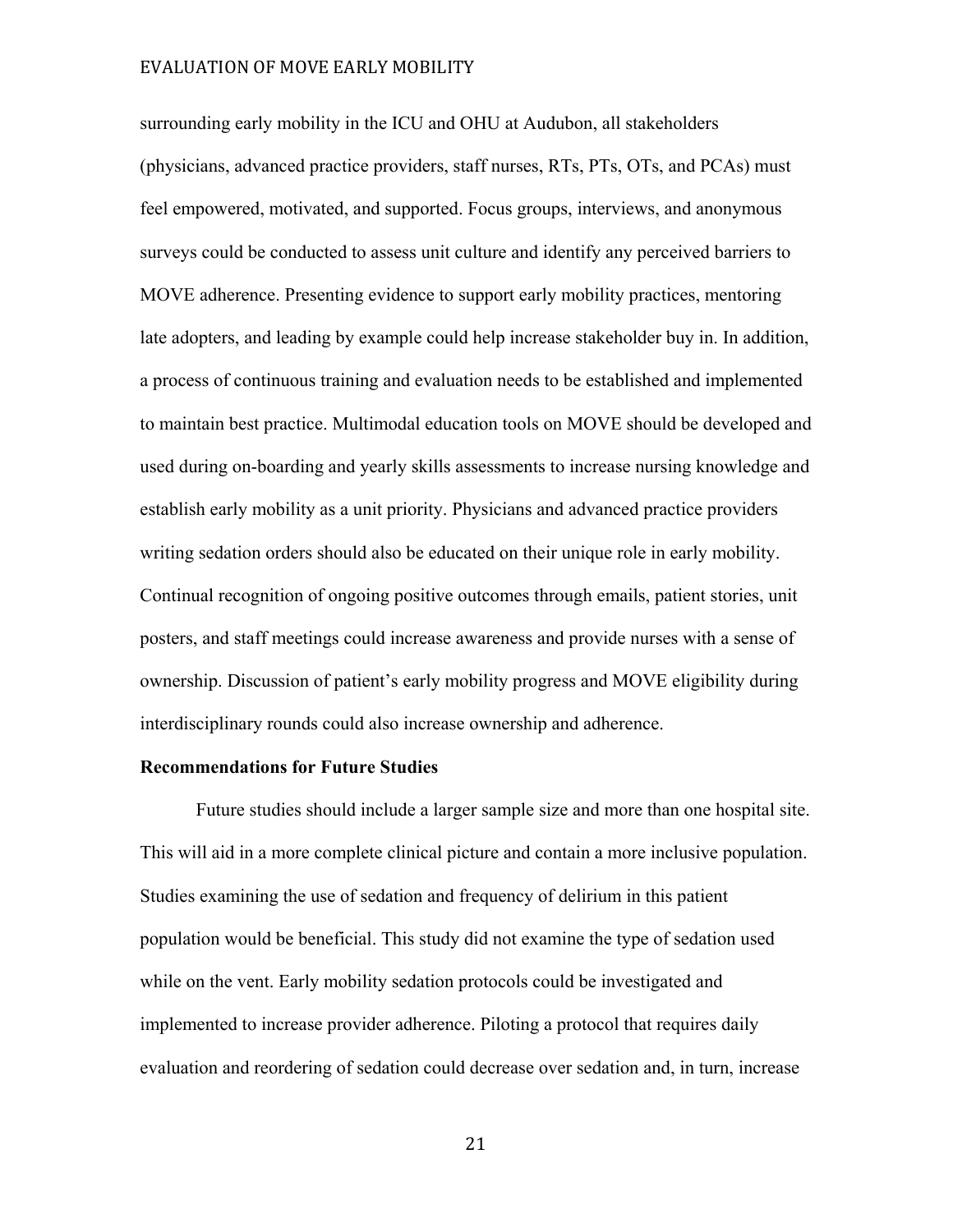early mobility within this population. Additional considerations would be to examine nurse knowledge and perception of early mobility in the ICU and OHU at Audubon Hospital. Studies evaluating perceived barriers to adherence to MOVE protocol should also be investigated to increase stakeholder buy in and ensure future program success. MOVE mobility practices at other NHC facilities could be evaluated to identify similarities and differences in culture, adherence rates, and associated mobility outcomes. Outcome variables may be trended as more patients are enrolled in MOVE.

#### **Conclusion**

 Critically ill patients are subjected to long periods of immobility, which often leads to secondary complications, prolonged intubation, and increased ICU and hospital length of stay. This retrospective chart review was designed to evaluate the effectiveness of Norton Healthcare's MOVE program, a nurse driven early mobility screening tool and protocol. Findings of this study revealed an inability to make a statistical significance between the MOVE program and characteristics specific to the patient population. Comparison to pre-implementation needs assessment revealed a consistently low use of early mobility, despite MOVE intervention. Based on the results of this study, nurse knowledge of the importance of the MOVE protocol and its procedures should be evaluated. Evaluation of perceived barriers to adherence of screening protocol should also be investigated.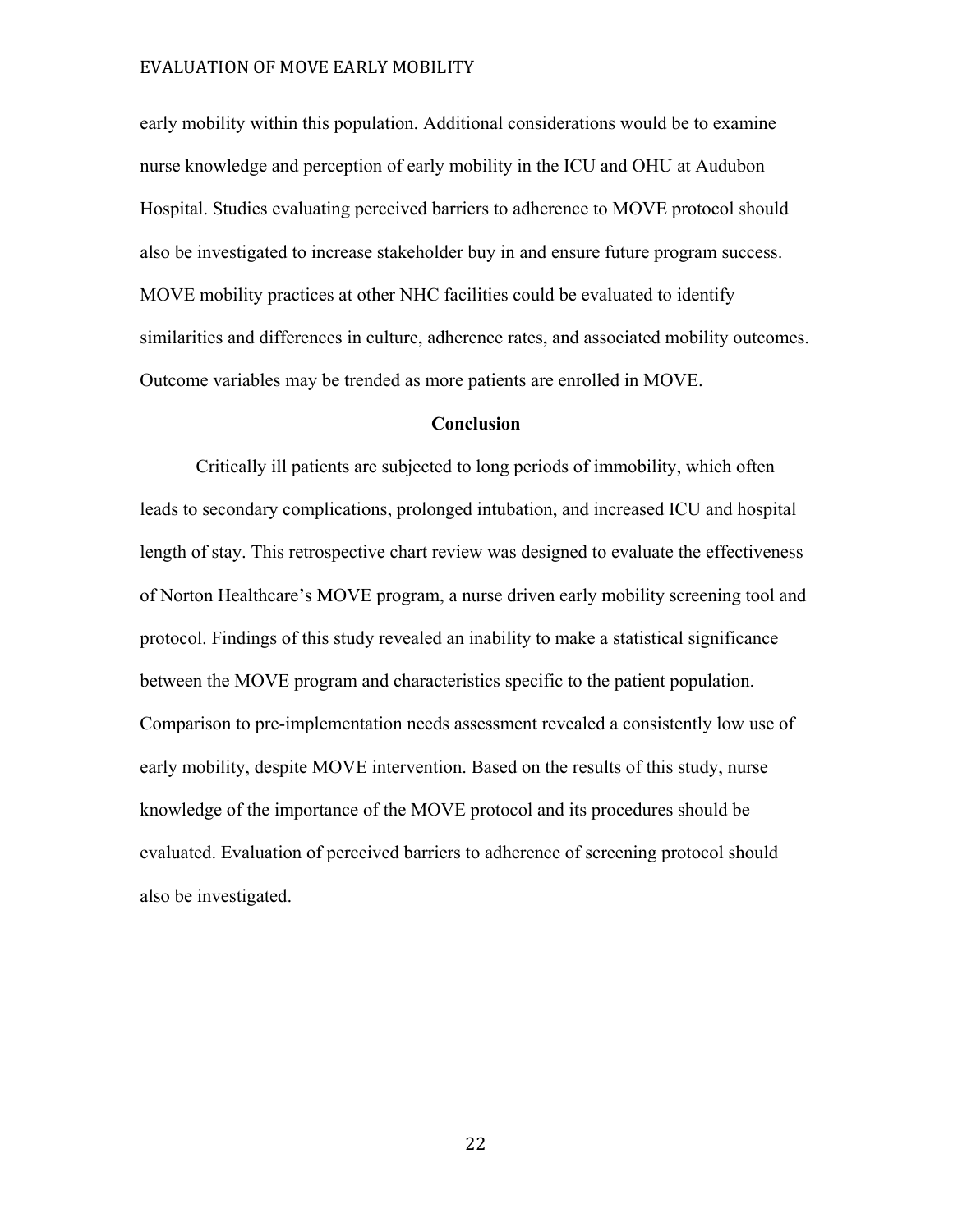#### References

- AACN (2008). AACN practice alert: ventilator associated pneumonia. *Critical Care Nurse*, 28(3), 83-85.
- AACN (2017). AACN practice alert: prevention of ventilator associated pneumonia. *Critical Care Nurse*, 37(3), 22-25.
- Adler, J. & Malone, D. (2012). Early mobilization in the intensive care unit: a systematic review. *Cardiopulmonary Physical Therapy Journal*, 23(1): 5-13.
- AHRQ (2016). An all-payer view of hospital discharge to postacute care, 2013. HCUP Statistical Brief #205. Retrieved from https://www.hcupus.ahrq.gov/reports/statbriefs/sb205-Hospital-Discharge-Postacute-Care.pdf
- Bailey, P., Thomsen, G. E., Spuhler, V. J., Blair, R., Jewkes, J., Bezdjian, L., & Hopkins, R. O. (2007). Early activity is feasible and safe in respiratory failure patients. *Critical Care Medicine*, 35(1): 139-145
- Boehm, L., Dietrich, M., Vasilevskis, E., Wells, N., Pandharipande, P., Ely, W., & Mion, L. (2017). Perceptions of workload burden and adherence to ABCDE bundle among intensive care providers. *American Journal of Critical Care*, 26(4), 38-47.
- Bognar, K., Chou, J., McCoy, D., Sexton Ward, A., Hester, J., Guin, P., & Jena, A. (2015). Financial implications of a hospital early mobility program. *Intensive Care Medicine Experimental*, 3(Suppl 1), A758.
- DeJonghe, B., Bastuji-Garin, S., Durand, M., et al. (2007). Respiratory weakness is associated with limb weakness and delayed weaning in critical illness. *Critical Care Medicine*, 35(9): 2007–2015.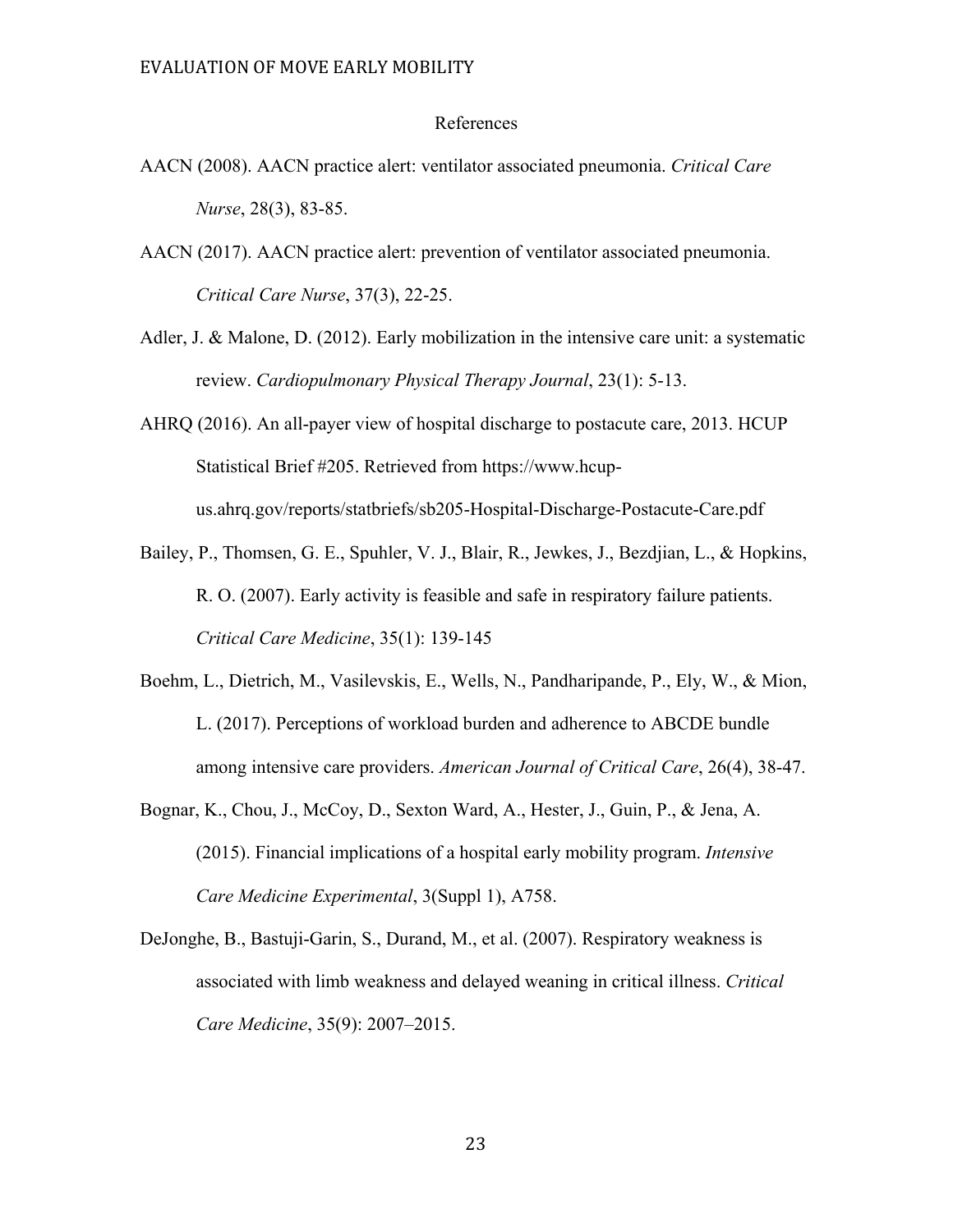- Ely, E., Inouye, S., Bernard, G., Gordon, S., Francis, J., May, L., & Dittus, R. (2001). Caring for the critically ill patient. Delirium in mechanically ventilated patients: validity and reliability of the Confusion Assessment Method for the Intensive Care Unit (CAM-ICU). *JAMA: Journal of The American Medical Association, 286(21),* 2703-2746.
- Galal, Y. S., Youssef, M. R. L., & Ibrahiem, S. K. (2016). Ventilator-Associated Pneumonia: Incidence, Risk Factors and Outcome in Intensive Care Units at Cairo University Hospital. *Journal of Clinical and Diagnostic Research : JCDR*, 10(6), SC06–SC11.
- Hashem, M., Parker, A., & Needham, D. (2016). Early mobilization and rehabilitation of patients who are critically ill. *Chest Journal*, 150(3), 722-731.
- Hermans, G. (2014). Acute outcomes and 1-year mortality of ICU-acquired weakness: A cohort study and propensity matched analysis. *American Journal of Respiratory and Critical Care Medicine*, 190(4): 410-420
- Hopkins, R.O., Mitchell, L., Thomsen, G.E., Schafer, M., Link, M., & Brown, S.M. (2016). Implementing a mobility program to minimize post-intensive care syndrome. *AACN Advanced Critical Care*, 27(2)2, 187-203
- Jette, A., Haley, S., Coster, W., & Ni, P.S. (2014). AM-PAC short form manual (v. 4). Retrieved from https://www.sralab.org/sites/default/files/2017-07/AM-PAC-Short-Form-Manual v4-6-19-2014.pdf
- Kayambu, G., Boots, R. J., & Paratz, J. D. (2013). Physical therapy for the critically ill in the ICU: A systematic review and meta-analysis. *Critical Care Medicine,* 41(6), 1543-1554.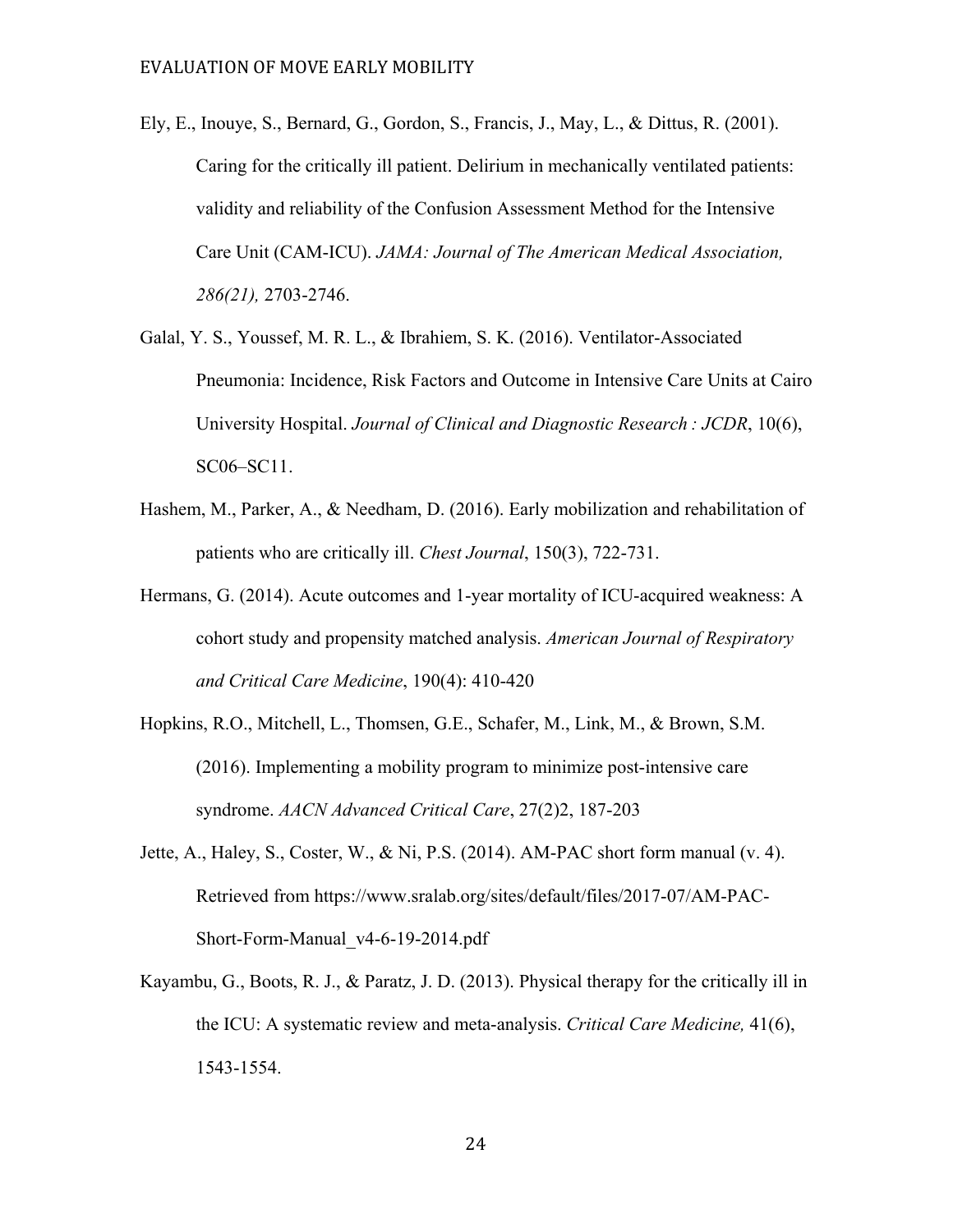- Kerson, A., DeMaria, R., Mauer, E., Joyce, C., Gerber, L., Greenwald, B., Silver, G., & Traube, C. (2016). Validity of the Richmond Agitation-Sedation Scale (RASS) in critically ill. *Journal of Intensive Care*, 4(65).
- Mendez-Tellez, P. A. & Needham, D. M. (2012). Early physical rehabilitation in the ICU and ventilator liberation. *Respiratory Care*, 57(10), 1663-1669.
- Morgan, C. (2016). Review of current mobility practice in non-surgical mechanically ventilated intensive care unit patients. *DNP Practice Inquiry Project.*
- Morris, P. E., Goad, A., Thompson, C., Taylor, K., Harry, B., Passmore, L., & Haponik, E. (2008). Early intensive care unit mobility therapy in the treatment of acute respiratory failure. *Critical Care Medicine*, 36(8): 2238-2243.
- Moyer, M., Young, B., Maloney-Wilensky, E., Borst, J., Pino, W., Hart, M., LeBreglio, J., Zaleski, ED., Lenonor, I., Kung, D., Smith, M., Zager, E., Grady, M. S., & Kumar, M. (2017). Implementation of an early mobility pathway in neurointensive car unit patients with external ventricular devices. *Journal of Neuroscience Nursing*, 49(2), 102-107.
- Olkowski, B. F., Binning, M. J., Sanfillippo, G., Arcado, M. L., Slotnick, L. E., Veznedaroglu, E., & Warren A. E. (2015). Early mobilization in aneurysmal subarachnoid hemorrhage accelerates recovery and reduces length of stay. *Journal of Acute Care Physical Therapy*, 6(2), 47-55.
- Parry, S. M., & Puthucheary, Z. A. (2015). The impact of extended bedrest on the musculoskeletal system in the critical care environment. *Extreme Physiology and Medicine*, 4(16).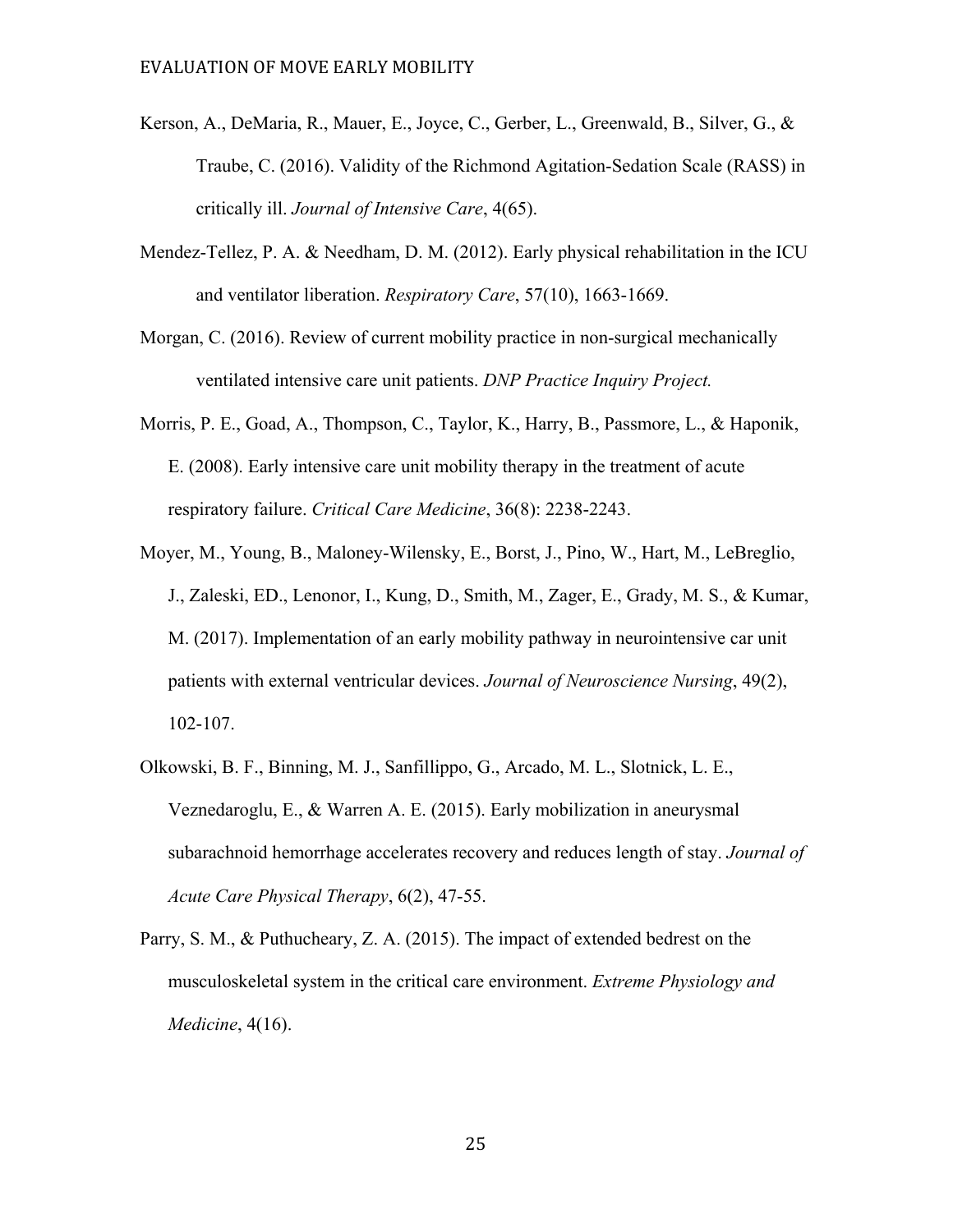- Rello, J., Oster, G., Vera-Llonch, M., Redman, R., & Kollef, M. H. (2002). Epidemiology and outcomes of ventilator-assocaited pneumonia in a large US database. *Chest*, 122(6), 2115-2121.
- Schweickert, W. D., Pohlman, M. C., Pohlman, A. S., Nigos, C., Pawlik, A. J., Esbrook, C. L., & Kress, J. P. (2009). Early physical and occupational therapy in mechanically ventilated, critically ill patients: a randomized controlled trial. *The Lancet*, 373(9678): 1874-82.
- Sciaky, A. J. (1994). Mobilizing the intensive care unit patient: pathophysiology and treatment. *Physical Therapy Practice*, 3(2): 69–80.
- Sottile, P. D., Nordan-Craft, A., Malone, D., Luby, D. M., Schenkman, M., & Moss, M. (2015). Physical therapist treatment of patients in the neurological intensive care unit: Description of practice. *Physical Therapy*, 95(7), 1006-1014.
- Thomsen, G., Snow, G., Rodriguez, L., & Hopkins, R. (2008). Patients with respiratory failure increase ambulation after transfer to an intensive care unit where early activity is a priority. *Journal of Critical Care Medicine*, 36, 1119-1124.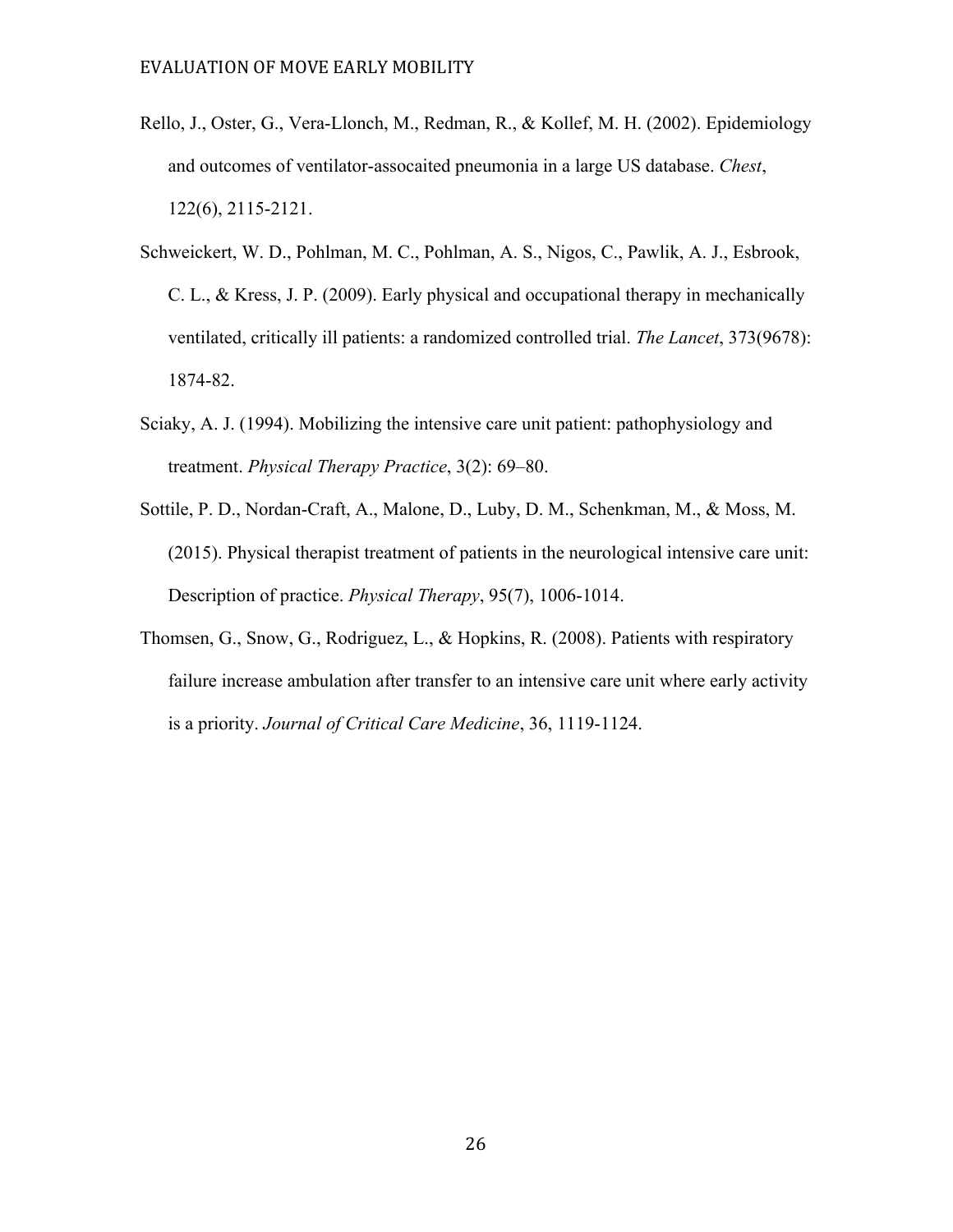# **Table 1.** *Demographic Variables*

|                                       | <b>Received MOVE Early Mobility</b> |               |  |  |
|---------------------------------------|-------------------------------------|---------------|--|--|
|                                       | <i>No</i> $(n = 93)$                | Yes $(n = 7)$ |  |  |
| <b>Characteristic</b>                 | $n(\%)$                             | $n(\%)$       |  |  |
| Age, years Mean (SD)                  | 61.8(12.5)                          | 61.4(12)      |  |  |
| <b>Sex</b>                            |                                     |               |  |  |
| Male                                  | 51 $(55.4\%)$                       | $4(57.1\%)$   |  |  |
| Female                                | 42(44.6%)                           | 3(42.9%)      |  |  |
| Race                                  |                                     |               |  |  |
| African American                      | 22(23.9%)                           | 2(28.6%)      |  |  |
| Caucasian                             | 68 (73.9%)                          | $5(71.4\%)$   |  |  |
| Hispanic                              | $1(1.1\%)$                          |               |  |  |
| Native Hawaiian/Pacific Islander      | $1(1.1\%)$                          |               |  |  |
| <b>Admission Diagnosis</b>            |                                     |               |  |  |
| Cardiac arrest                        | 6(6.5%)                             |               |  |  |
| Acute respiratory failure             | 20(21.7%)                           | 2(28.6%)      |  |  |
| Shortness of air                      | 3(3.3%)                             | 1(14.3%)      |  |  |
| Pneumonia                             | $6(6.5\%)$                          | 1(14.3%)      |  |  |
| Altered mental status/Seizures        | 12(13%)                             |               |  |  |
| Sepsis                                | $13(14.1\%)$                        |               |  |  |
| Chest pain/Congestive Heart Failure   | 9(9.8%)                             |               |  |  |
| Chronic Obstructive Pulmonary Disease | 14(15.2%)                           | 3(42.9%)      |  |  |
| <b>Renal Failure</b>                  | 3(3.3%)                             |               |  |  |
| Other                                 | 6(6.5%)                             |               |  |  |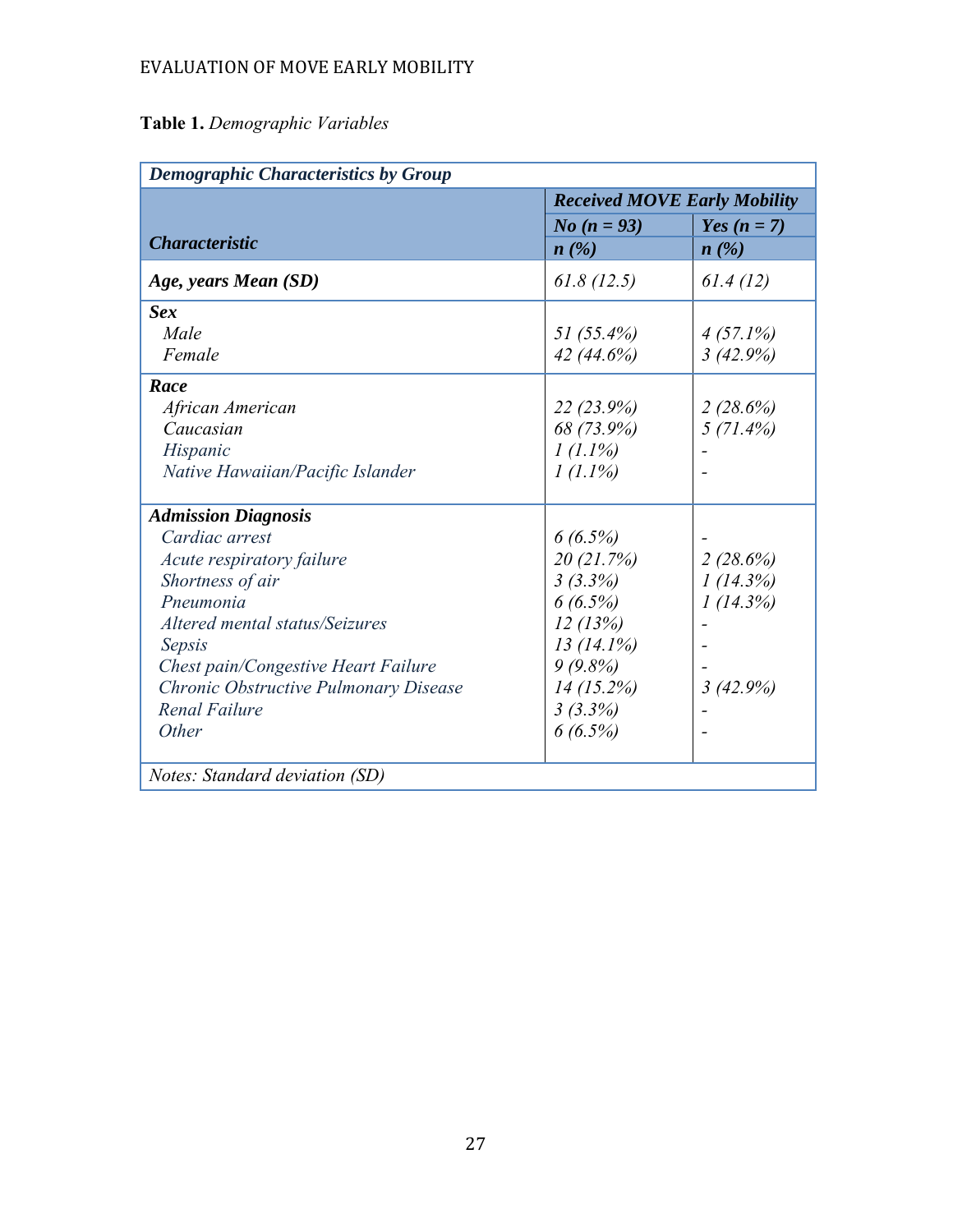# **Table 2.** *Comorbidities*

|                                   |                      | <b>Received MOVE Early Mobility</b> |
|-----------------------------------|----------------------|-------------------------------------|
|                                   | <i>No</i> $(n = 93)$ | Yes $(n = 7)$                       |
| <b>Individual Comorbidity</b>     | n(%)                 | n(%)                                |
| DM                                |                      |                                     |
| Yes                               | 30(32.6%)            | $4(57.1\%)$                         |
| N <sub>o</sub>                    | 63 (67.4%)           | 3(42.9%)                            |
| <b>HTN</b>                        |                      |                                     |
| Yes                               | 71(77.2%)            | $5(71.4\%)$                         |
| N <sub>o</sub>                    | 22 (22.8%)           | 2(28.6%)                            |
| <b>COPD</b>                       |                      |                                     |
| Yes                               | 51 (54.3%)           | $4(57.1\%)$                         |
| N <sub>o</sub>                    | 42 (45.7%)           | 3(42.9%)                            |
| <b>OSA</b>                        |                      |                                     |
| Yes                               | 28 (30.4%)           | 2(28.6%)                            |
| N <sub>o</sub>                    | 65 (69.6%)           | $5(71.4\%)$                         |
| <b>HLD</b>                        |                      |                                     |
| Yes                               | 58 (63%)             | 3(42.9%)                            |
| N <sub>o</sub>                    | 35 (37%)             | $4(57.1\%)$                         |
| <b>CHF</b>                        |                      |                                     |
| Yes                               | 38 (41.3%)           | 3(42.9%)                            |
| N <sub>o</sub>                    | 54 (58.7%)           | $4(57.1\%)$                         |
|                                   |                      |                                     |
| <b>Comorbidity Burden (sum of</b> | $n(\%)$              | n(%)                                |
| individual comorbidities)         |                      |                                     |
| $\boldsymbol{\theta}$             |                      |                                     |
| $1-3$                             | 11(12%)              |                                     |
| $4 - 6$                           | 11(12%)              | 2(28.6%)                            |
| $7 - 9$                           | 56 (60.9%)           | $4(57.1\%)$                         |
| >10                               | 14(15.2%)            | 1(14.3%)                            |

*Notes: Diabetes Mellitus (DM); Hypertension (HTN), Chronic Obstructive Pulmonary Disease (COPD); Obstructive Sleep Apnea (OSA); Hyperlipidemia (HLD); Congestive Heart Failure (CHF).*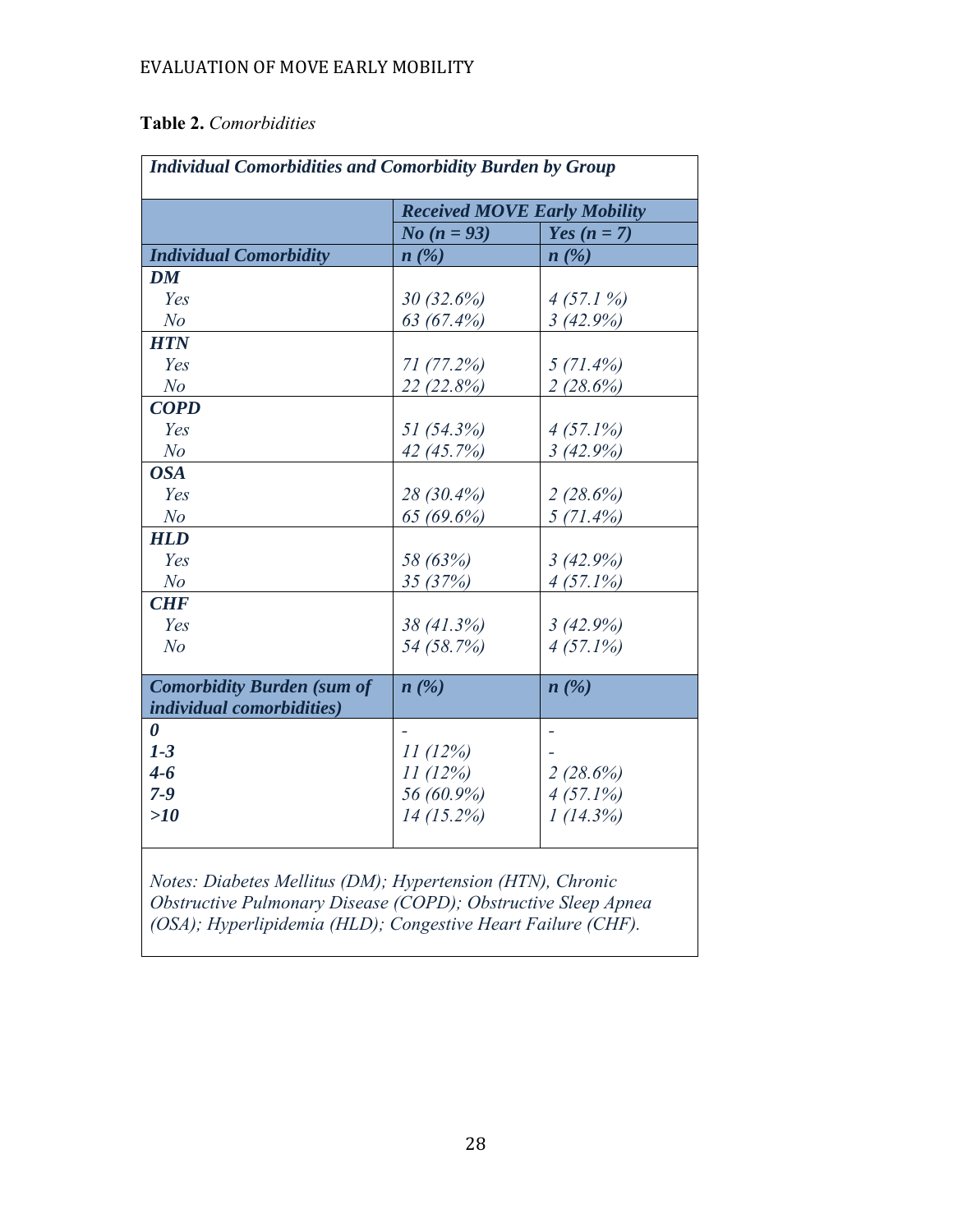**Table 3.** *Clinical Variables* 

| <b>Enrolled in MOVE Program</b>            |                      |               |  |  |  |
|--------------------------------------------|----------------------|---------------|--|--|--|
| <b>Clinical Variable</b>                   | <i>No</i> $(n = 93)$ | Yes $(n = 7)$ |  |  |  |
| Ventilator days, Mean                      | $6.3(2-28)$          | $6.0(3-17)$   |  |  |  |
| <b>ICU LOS, Mean</b>                       | $8.7(2-28)$          | $8.1(2-27)$   |  |  |  |
| <b>Hospital LOS, Mean</b>                  | $14(4-37)$           | $14(5-30)$    |  |  |  |
| <b>Restraints</b>                          | 87(93.5%)            | 6(85.7%)      |  |  |  |
| <b>Continuous Sedation</b>                 | $77(82.8\%)$         | $5(71.4\%)$   |  |  |  |
| Vasopressor(s)                             | 36(38.7%)            | 3(42.9%)      |  |  |  |
| <i>Notes: Length of Stay (LOS) in days</i> |                      |               |  |  |  |

**Table 4.** *Mobility Variables* 

| <b>Mobility Variables by Group</b><br><b>Enrolled in MOVE Program</b> |                              |                          |  |  |  |
|-----------------------------------------------------------------------|------------------------------|--------------------------|--|--|--|
| <b>Mobility Variable</b>                                              | <i>No</i> $(n = 93)$<br>n(%) | Yes $(n = 7)$<br>$n(\%)$ |  |  |  |
| <b>Activity ordered: bedrest</b>                                      | $92(91.1\%)$                 |                          |  |  |  |
| <b>PT</b> intervention                                                | $1(1.1\%)$                   | 7(100%)                  |  |  |  |
| OT intervention                                                       | $1(1.1\%)$                   | 7(100%)                  |  |  |  |
| <b>Active or passive ROM</b>                                          | 89 (96.7%)                   | 7(100%)                  |  |  |  |
| Sat edge of bed                                                       |                              | $4(57.1\%)$              |  |  |  |
| Stood edge of bed                                                     |                              | 2(28.6%)                 |  |  |  |
| <b>Ambulated</b>                                                      |                              | 1(14.3%)                 |  |  |  |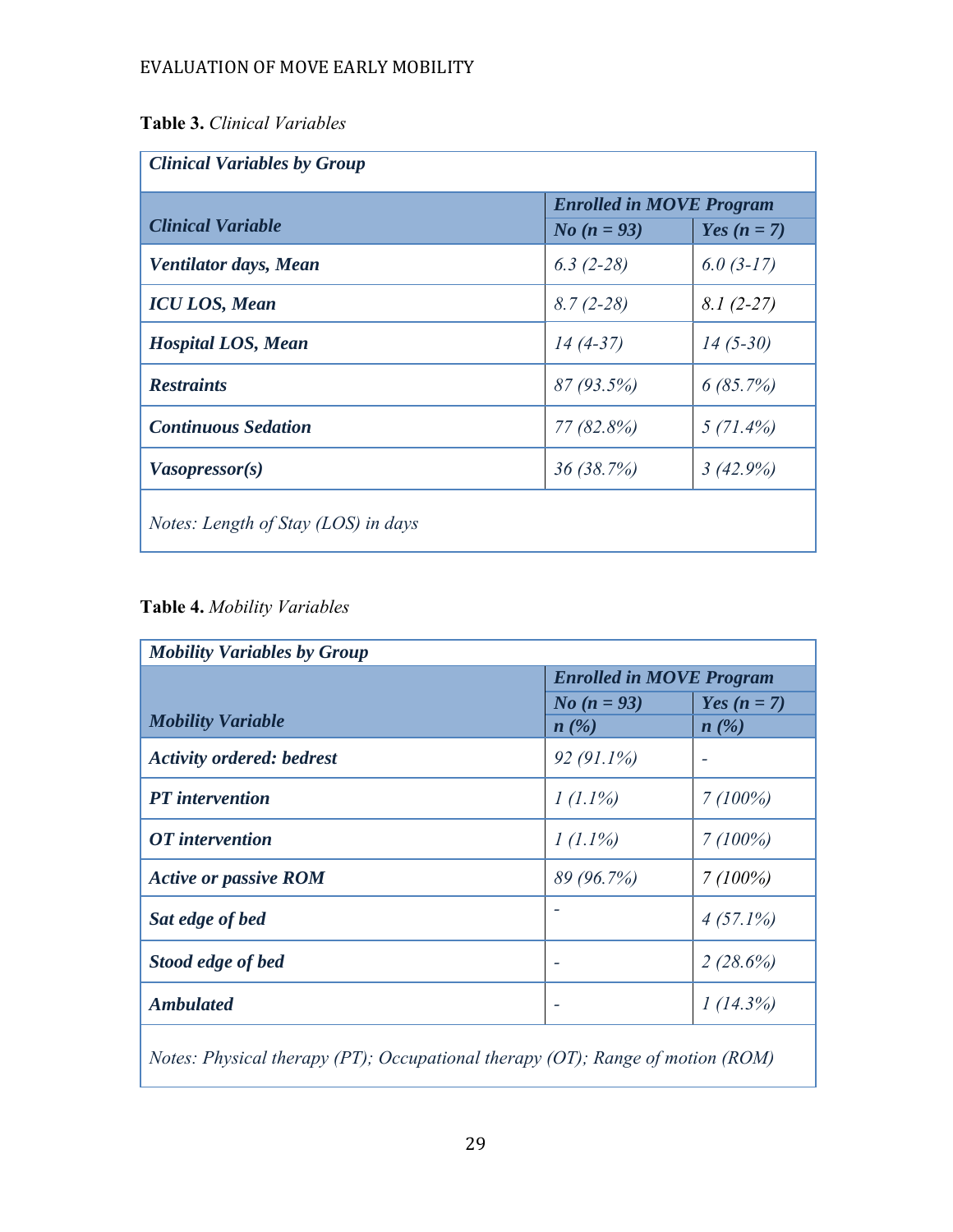



**Figure 2.** *Richmond Agitation & Sedation Scale (RASS).* 

| <b>RASS score</b>                                                |                       |                                                                                |       |                                             |  |
|------------------------------------------------------------------|-----------------------|--------------------------------------------------------------------------------|-------|---------------------------------------------|--|
| <b>CAM-ICU</b><br><b>Richmond Agitation &amp; Sedation Scale</b> |                       |                                                                                |       |                                             |  |
| <b>Score</b>                                                     |                       | <b>Description</b>                                                             |       |                                             |  |
| $+4$                                                             | Combative             | Violent, immediate danger to staff                                             |       |                                             |  |
| $+3$                                                             | Very agitated         | Pulls at or removes tubes, aggressive                                          |       | g                                           |  |
| $+2$                                                             | Agitated              | Frequent non-purposeful movements, fights ventilator                           |       | ment<br>$\geq$ -2                           |  |
| $+1$                                                             | <b>Restless</b>       | Anxious, apprehensive but movements not aggressive or vigorous                 |       | RASS                                        |  |
| $\mathbf{0}$                                                     | Alert & calm          |                                                                                |       | Proceed to CAM-                             |  |
| $-1$                                                             | <b>Drowsy</b>         | Not fully alert, sustained awakening to voice (eye opening & contact >10 secs) |       |                                             |  |
| $-2$                                                             | <b>Light sedation</b> | Briefly awakens to voice (eye opening & contact < 10 secs)                     | Voice |                                             |  |
| $-3$                                                             | Moderate sedation     | Movement or eye-opening to voice (no eye contact)                              |       | Ņ                                           |  |
| $-4$                                                             | Deep sedation         | No response to voice, but movement or eye opening to physical stimulation      | Touch | <b>scheck</b><br><b>STOP</b><br><b>RASS</b> |  |
| $-5$                                                             | Un-rousable           | No response to voice or physical stimulation                                   |       |                                             |  |

(Kerson et al., 2016)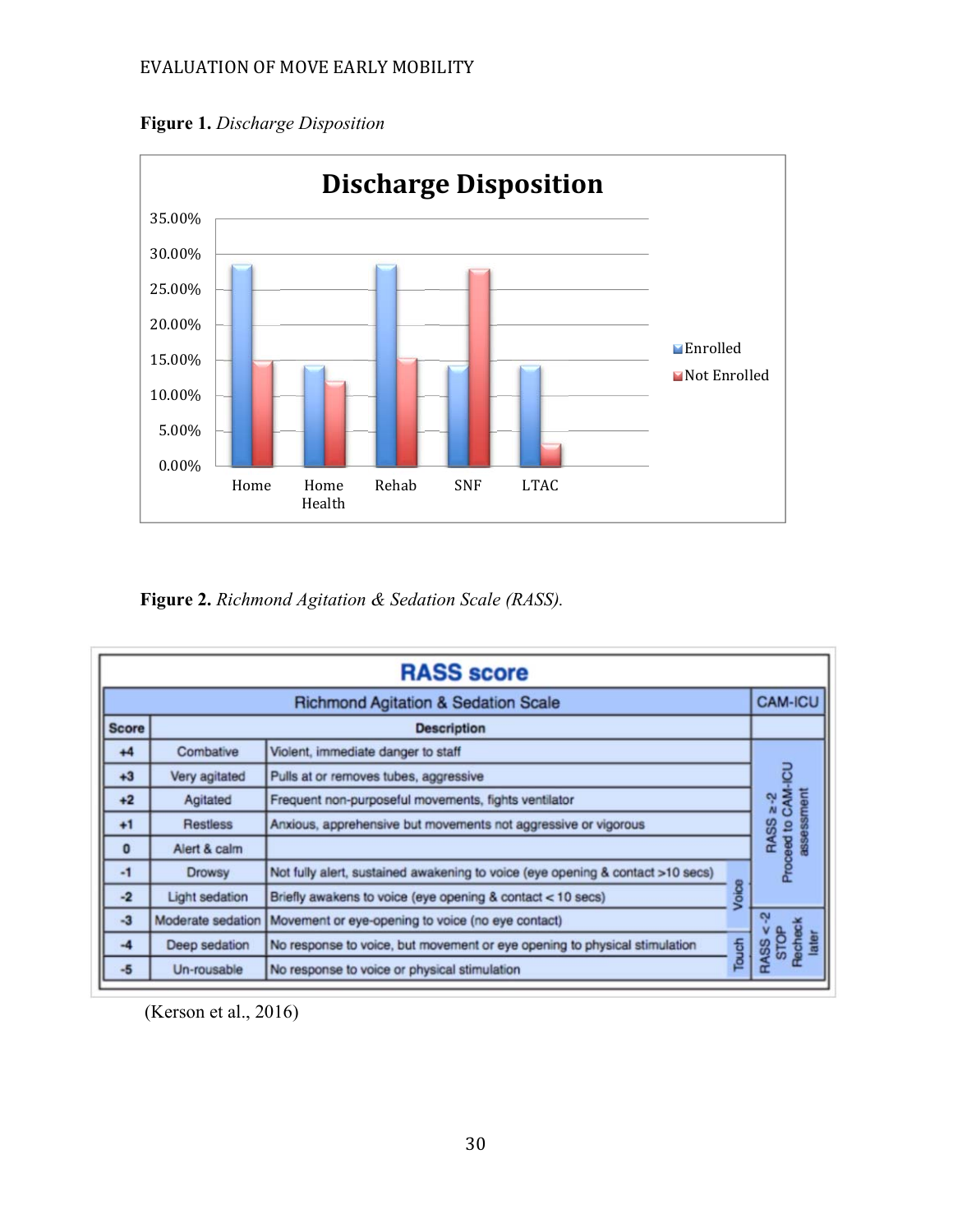#### **Figure 3.** *CAM-ICU Assessment Methods*

| <b>Features and Descriptions</b>                                                                                                                                                                                                                                                                                                                                                                                                                                                                                                                                                                                                                                                                                                                                                                                                                                                                                                                                                                                                              | Absent | Present |  |  |
|-----------------------------------------------------------------------------------------------------------------------------------------------------------------------------------------------------------------------------------------------------------------------------------------------------------------------------------------------------------------------------------------------------------------------------------------------------------------------------------------------------------------------------------------------------------------------------------------------------------------------------------------------------------------------------------------------------------------------------------------------------------------------------------------------------------------------------------------------------------------------------------------------------------------------------------------------------------------------------------------------------------------------------------------------|--------|---------|--|--|
| I. Acute onset or fluctuating course*                                                                                                                                                                                                                                                                                                                                                                                                                                                                                                                                                                                                                                                                                                                                                                                                                                                                                                                                                                                                         |        |         |  |  |
| A. Is there evidence of an acute change in mental status from the baseline?<br>B. Or, did the (abnormal) behavior fluctuate during the past 24 hours, that is, tend to come<br>and go or increase and decrease in severity as evidenced by fluctuations on the Richmond<br>Agitation Sedation Scale (RASS) or the Glasgow Coma Scale?                                                                                                                                                                                                                                                                                                                                                                                                                                                                                                                                                                                                                                                                                                         |        |         |  |  |
| II. Inattention+                                                                                                                                                                                                                                                                                                                                                                                                                                                                                                                                                                                                                                                                                                                                                                                                                                                                                                                                                                                                                              |        |         |  |  |
| Did the patient have difficulty focusing attention as evidenced by a score of less<br>than 8 correct answers on either the visual or auditory components of the Attention<br>Screening Examination (ASE)?                                                                                                                                                                                                                                                                                                                                                                                                                                                                                                                                                                                                                                                                                                                                                                                                                                     |        |         |  |  |
| III. Disorganized thinking                                                                                                                                                                                                                                                                                                                                                                                                                                                                                                                                                                                                                                                                                                                                                                                                                                                                                                                                                                                                                    |        |         |  |  |
| Is there evidence of disorganized or incoherent thinking as evidenced by incorrect answers<br>to 3 or more of the 4 questions and inability to follow the commands?<br>Questions<br>1. Will a stone float on water?<br>2. Are there fish in the sea?<br>3. Does 1 pound weigh more than 2 pounds?<br>4. Can you use a hammer to pound a nail?<br>Commands<br>1. Are you having unclear thinking?<br>2. Hold up this many fingers. (Examiner holds 2 fingers in front of the patient.)<br>3. Now do the same thing with the other hand (without holding the 2 fingers in front<br>of the patient).<br>(If the patient is already extubated from the ventilator, determine whether the patient's<br>thinking is disorganized or incoherent, such as rambling or irrelevant conversation,<br>unclear or illogical flow of ideas, or unpredictable switching from subject to subject.)                                                                                                                                                            |        |         |  |  |
| IV. Altered level of consciousness                                                                                                                                                                                                                                                                                                                                                                                                                                                                                                                                                                                                                                                                                                                                                                                                                                                                                                                                                                                                            |        |         |  |  |
| Is the patient's level of consciousness anything other than alert, such as being vigilant or<br>lethargic or in a stupor, or coma?<br>Alert:<br>spontaneously fully aware of environment and interacts appropriately<br>Vigilant:<br>hyperalert<br>Lethargic: drowsy but easily aroused, unaware of some elements in the environment or not<br>spontaneously interacting with the interviewer; becomes fully aware and<br>appropriately interactive when prodded minimally<br>difficult to arouse, unaware of some or all elements in the environment or not<br>Stupor:<br>spontaneously interacting with the interviewer; becomes incompletely aware when<br>prodded strongly; can be aroused only by vigorous and repeated stimuli and<br>as soon as the stimulus ceases, stuporous subject lapses back into unresponsive<br>state<br>unarousable, unaware of all elements in the environment with no spontaneous<br>Coma:<br>interaction or awareness of the interviewer so that the interview is impossible even<br>with maximal prodding |        |         |  |  |
| Overall CAM-ICU Assessment (Features 1 and 2 and either Feature 3 or 4): Yes                                                                                                                                                                                                                                                                                                                                                                                                                                                                                                                                                                                                                                                                                                                                                                                                                                                                                                                                                                  |        | No.     |  |  |

Table 1. The Confusion Assessment Method for the Intensive Care Unit (CAM-ICU)

\*The scores included in the 10-point RASS range from a high of 4 (combative) to a low of -5 (deeply comatose and unresponsive). Under the RASS system, patients who were spontaneously alert, calm, and not agitated were scored at 0 (neutral zone). Anxious or agitated patients received a range of scores depending on their level of anxiety: 1 for anxious, 2 for agitated (fighting ventilator), 3 for very agitated (pulling on or removing catheters), or 4 for combative at would and a danger to staff). The scores  $-1$  to  $-5$  were assigned for patients with varying degrees of sedation<br>based on their ability to maintain eye contact:  $-1$  for more than 10 seconds,  $-2$  for less than 10 sec The RASS has excellent interrater reliability and intraclass correlation coefficients of 0.95 and 0.97, respectively, and has been validated against visual analog scale and geropsychiatric diagnoses in 2 ICU studies.

t in completing the visual ASE, the patients were shown 5 simple pictures (previously published<sup>34</sup>) at 3-second intervals and asked to remember them. They were then immediately shown 10 subsequent pictures and asked to nod "yes" or "no" to indicate whether they had or had not just seen each of the pictures. Since 5 pictures had been shown to or "no" to indicate whether they had or had not just seen each of the pictures. Since 5 pictures had been shown to<br>them already, for which the correct response was to nod "yes," and 5 others were new, for which the correc method similar to that of the visual ASE was used for the auditory ASE testing.

This table may be reproduced without permission for clinical use only (Ely EW et al. JAMA. 2001;286:2707-2710).

<sup>(</sup>Ely et al., 2001).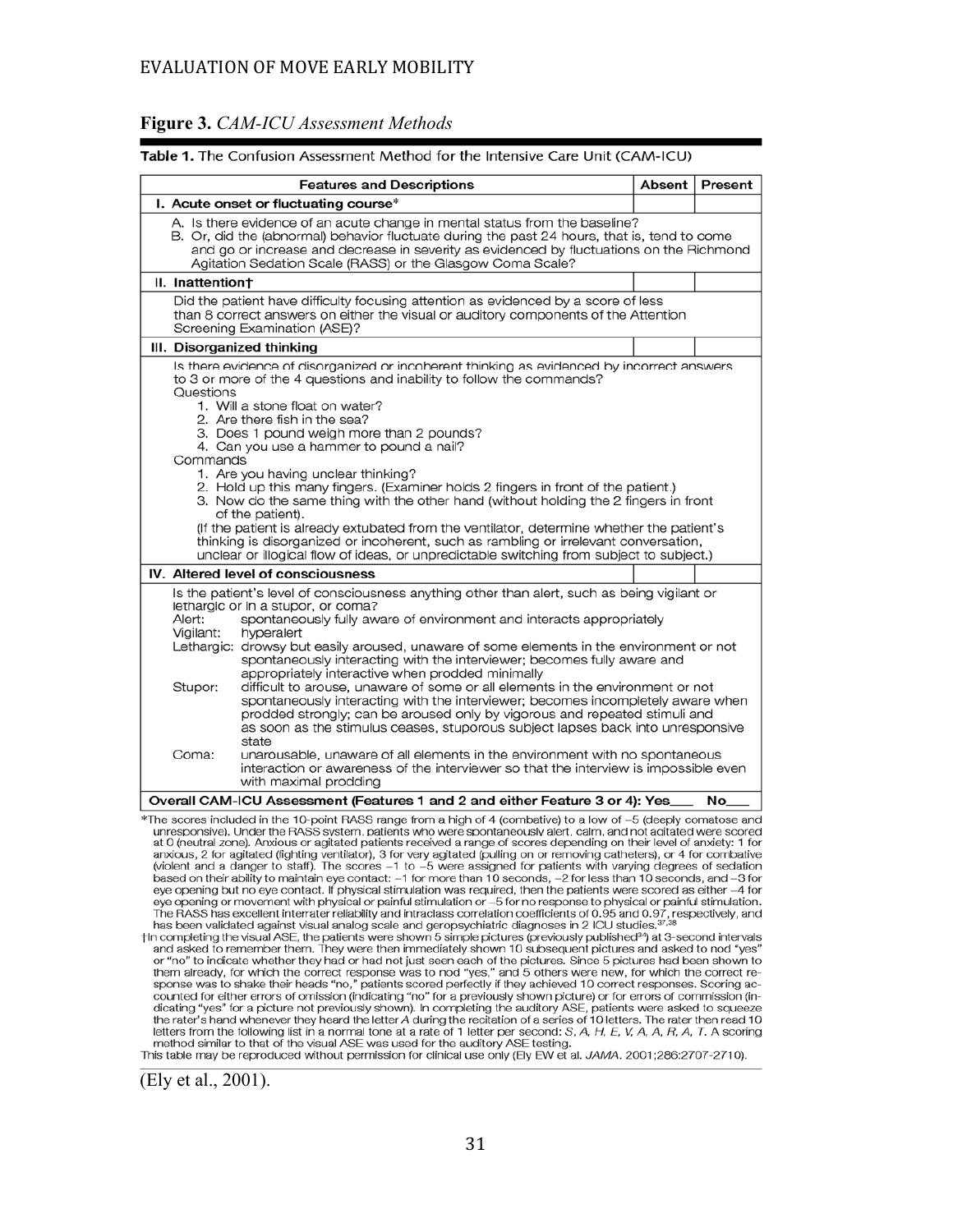| <b>Flowsheets</b>                                        |                                                                                                                                                                           |                                                                 |                                                                |                                                                               | Resize $\Phi$                                  |
|----------------------------------------------------------|---------------------------------------------------------------------------------------------------------------------------------------------------------------------------|-----------------------------------------------------------------|----------------------------------------------------------------|-------------------------------------------------------------------------------|------------------------------------------------|
| θ<br>開                                                   | 霜<br>$\mathbb{R}^2$<br>in.                                                                                                                                                | m                                                               |                                                                | ø<br>28<br>le                                                                 |                                                |
| <b>Eile</b>                                              | Add Rows Add LDA Cascade Add Col Insert Col Hide Device Data   Last Filed                                                                                                 |                                                                 |                                                                | Graph Go to Date Values By Refresh Legend Link Lines                          |                                                |
|                                                          | Vital Signs Assessment Intake/Output IV Assessment Daily Cares/Safety Restraints Non-Violent VTE Screening Blood Admin Suicide Risk Screenings Handoff Doc \ ▶ Assessment |                                                                 |                                                                |                                                                               | $\overline{p}$                                 |
| न्न                                                      | Mode: Accordion Expanded Nursen                                                                                                                                           |                                                                 |                                                                | a. 1m 5m 10m 15m 30m 1h 2h 4h 6h 24h Based On: 0700   Reset Now 04/18/17 1100 |                                                |
| <b>Charting Type</b>                                     |                                                                                                                                                                           |                                                                 | ED to Hosp-Admission (Current) from 4/2/2017 in NBH 3 East Int |                                                                               | <b>Shift Assessment of Move Criteria</b><br>ተተ |
| M<br>Previous Adm                                        |                                                                                                                                                                           |                                                                 | 4/18/17                                                        |                                                                               |                                                |
| ø<br>Neuro                                               |                                                                                                                                                                           |                                                                 |                                                                | 1100                                                                          | Select Single Option: (F5)                     |
| ◛<br><b>HEENT</b>                                        | <b>Cough and Deep Breathe</b>                                                                                                                                             | 0900                                                            | 1000                                                           |                                                                               | Criteria Met                                   |
| छ<br>Respiratory                                         | Cough and Deep Breathe                                                                                                                                                    |                                                                 |                                                                |                                                                               | Criteria Not Met                               |
| $\overline{\mathbf{z}}$<br><b>Respiratory Assessment</b> | <b>Incentive Spirometry</b>                                                                                                                                               |                                                                 |                                                                |                                                                               |                                                |
| ×<br><b>Breath Sounds</b>                                | Incentive Spirometry Achieved (mL)                                                                                                                                        |                                                                 |                                                                |                                                                               | Comment (F6)                                   |
| ×.<br>Oxygen Therapy                                     | Incentive Spirometry Goal (mL)                                                                                                                                            |                                                                 |                                                                |                                                                               | <b>Row Information</b>                         |
| s.<br><b>Cough Description</b>                           | <b>Vent Settings</b>                                                                                                                                                      |                                                                 |                                                                |                                                                               | M - Myocaridal Stability                       |
| Respiratory Interventions V                              | <b>Will Vent Mode</b>                                                                                                                                                     |                                                                 |                                                                |                                                                               | * No evidence of active myocardial ischemia X  |
| Localized Breath Sounds                                  | <b>Tidal Volume Set</b>                                                                                                                                                   |                                                                 |                                                                |                                                                               | 24 hours                                       |
| Airway Suctioning/Secr.<br>×                             | <b>Rate Set</b>                                                                                                                                                           |                                                                 |                                                                |                                                                               | * No dysrhythmia requiring new                 |
| Oral Suctioning/Secreti.<br>v.                           | <b>Resp Rate Actual</b>                                                                                                                                                   |                                                                 |                                                                |                                                                               | antidysrhythmic agent X 24 hours               |
| Cough and Deep Breathe                                   | PEEP Set                                                                                                                                                                  |                                                                 |                                                                |                                                                               | O - Oxygenation adequate on:<br>FIO2 < 0.6     |
| <b>Incentive Spirometry</b><br>⊽                         | Pressure Support                                                                                                                                                          |                                                                 |                                                                |                                                                               | * PEEP <10cm H2O                               |
| <b>Vent Settings</b>                                     | Daily Awakening Trials Performed                                                                                                                                          |                                                                 |                                                                |                                                                               | V - Vasopressor(s) minimal                     |
| <b>ETT Mouth</b>                                         | Richmond Agitation-Sedation Scale Score                                                                                                                                   |                                                                 |                                                                |                                                                               | * No increase of any vasopressor X 2 hours     |
| 귱<br>Cardiac                                             | Daily Assessment of Readiness to Extubate                                                                                                                                 |                                                                 |                                                                |                                                                               | E - Engages to voice                           |
| <b>PVS</b>                                               | Shift Assessment of Move Criteria                                                                                                                                         |                                                                 |                                                                | ΠO                                                                            | * Patient responds to verbal stimulation       |
| ×<br>Integumentary                                       | <b>ETT Mouth</b>                                                                                                                                                          |                                                                 |                                                                |                                                                               |                                                |
| ⊠<br><b>Braden</b>                                       | <b>ETT Properties</b>                                                                                                                                                     | Placement Date/Time: 04/05/17 1610 ETT Location: Mouth ETT Size |                                                                |                                                                               | $\approx$<br><b>First Filed Value</b>          |
| Musculoskeletal<br>⊠                                     | Secured Measurement Level                                                                                                                                                 |                                                                 |                                                                |                                                                               |                                                |
| ◛<br>GI                                                  | <b>Measured From</b>                                                                                                                                                      |                                                                 |                                                                |                                                                               |                                                |
| $\overline{au}$<br>⊠                                     | <b>Secured Location</b>                                                                                                                                                   |                                                                 |                                                                |                                                                               |                                                |
| ⊡<br>Psychosocial                                        | Secured with                                                                                                                                                              |                                                                 |                                                                |                                                                               |                                                |
| छ<br><b>Wound LDA's</b>                                  | <b>ETT Repositioned/Resecured</b>                                                                                                                                         |                                                                 |                                                                |                                                                               |                                                |
| छ<br><b>OTHER</b>                                        | <b>Site Condition</b>                                                                                                                                                     |                                                                 |                                                                |                                                                               |                                                |
|                                                          | <b>Bite Block In Place</b>                                                                                                                                                |                                                                 |                                                                |                                                                               |                                                |
|                                                          | <b>Bite Block Intact</b>                                                                                                                                                  |                                                                 |                                                                |                                                                               |                                                |
|                                                          | Intubated In PACU                                                                                                                                                         |                                                                 |                                                                |                                                                               |                                                |
| Uncheck All Check All                                    | <b>Cardiac Assessment</b><br>k.                                                                                                                                           |                                                                 |                                                                |                                                                               |                                                |

**Figure 4.** *Shift Assessment of MOVE Criteria* 

### **Figure 5.** *Boston University AM‐PAC Basic Mobility Form*

#### Boston University AM-PAC™ "6 Clicks" **Basic Mobility Inpatient Short Form**

Please check the box that reflects your (the patient's) best answer to each question.

|    | How much difficulty does the patient currently have                                                 | Unable            | A Lot                        | А<br>Little    | <b>None</b>    |
|----|-----------------------------------------------------------------------------------------------------|-------------------|------------------------------|----------------|----------------|
|    | 1. Turning over in bed (including adjusting bedclothes, sheets and<br>blankets)?                    | $\mathbf{1}$      | $\vert$ $\vert$ 2            | $\mathbb{R}^2$ | $\overline{A}$ |
| 2. | Sitting down on and standing up from a chair with arms (e.g., wheelchair,<br>bedside commode, etc.) | $\Box$            | $\frac{1}{2}$                |                | $\frac{1}{4}$  |
|    | 3. Moving from lying on back to sitting on the side of the bed?                                     | $\frac{1}{1}$     | $\vert$  2                   |                |                |
|    | How much help from another person does the patient currently need                                   | <b>Total</b>      | A Lot                        | A<br>Little    | <b>None</b>    |
|    | 4. Moving to and from a bed to a chair (including a wheelchair)?                                    | $\vert$ 1         | $\vert$ $\vert$ <sub>2</sub> |                |                |
| 5. | Need to walk in hospital room?                                                                      | $\Box$            | $\vert$ 2                    | $\frac{1}{3}$  | 4              |
|    | 6. Climbing 3-5 steps with a railing?                                                               | $\vert$ 1         | $\vert$ 2                    | 3              | A              |
|    | Raw Score:                                                                                          | CMS 0-100% Score: |                              |                |                |
|    |                                                                                                     |                   |                              |                |                |

(Jette, Haley, Coster, & Ni, 2014).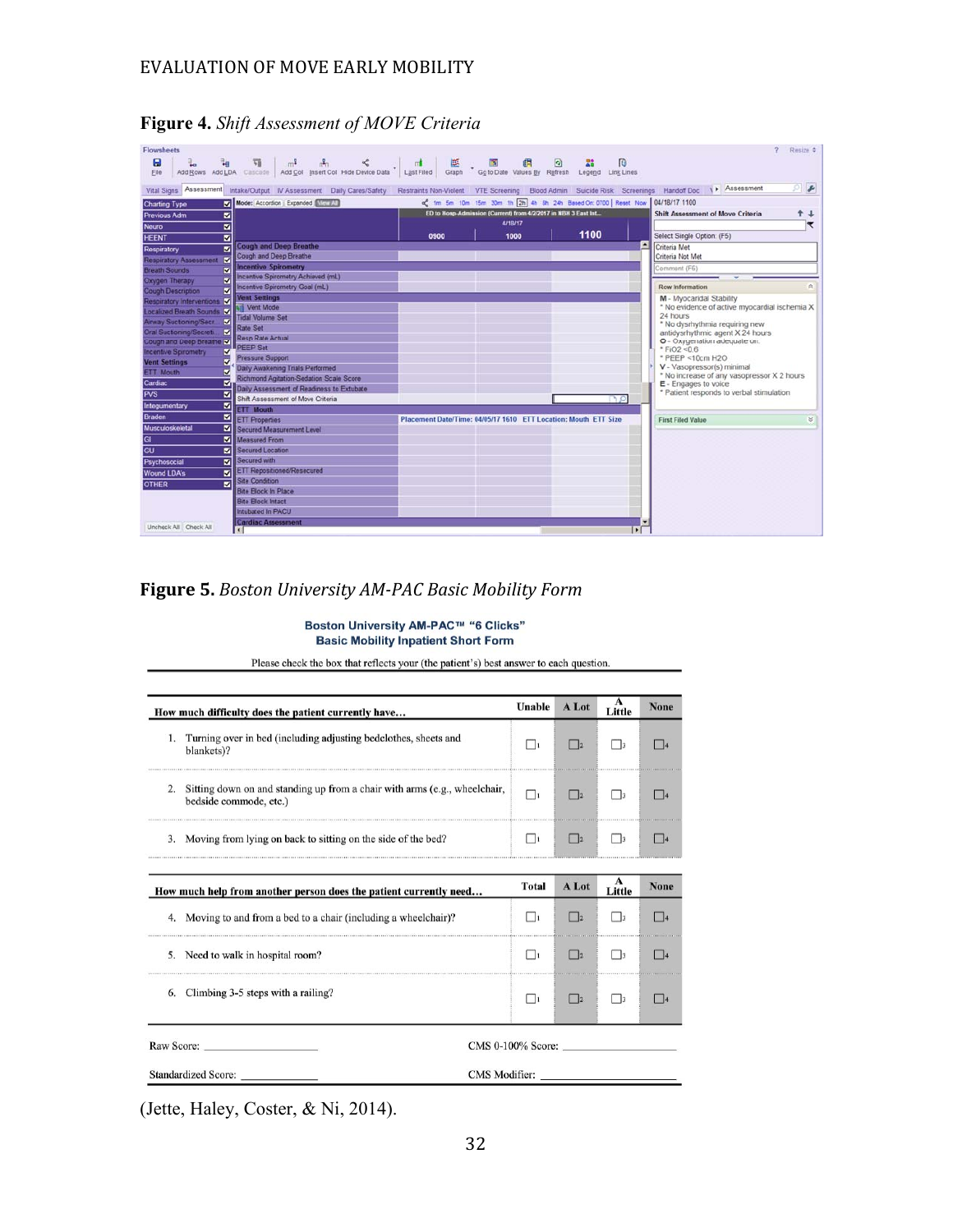# **Appendix A:** *Data Collection Form*

| <b>MOVE Chart Audit Data Collection Form</b>            |                      |  |  |
|---------------------------------------------------------|----------------------|--|--|
| <b>Patient Identification Code</b>                      | Numeric              |  |  |
| Gender                                                  | Male-0, Female-1     |  |  |
| Age                                                     | Numeric              |  |  |
| <b>Ethnicity</b>                                        | See Key              |  |  |
| <b>Admission Diagnosis*</b>                             | See Key              |  |  |
| <b>Comorbidities (number)</b>                           | See Key              |  |  |
| <b>History of Diabetes</b>                              | Yes-0, $No-1$        |  |  |
| <b>History of Hypertension</b>                          | $Yes-0, No-1$        |  |  |
| <b>History of COPD</b>                                  | $Yes-0, No-1$        |  |  |
| <b>History of Obstructive Sleep Apnea</b>               | $Yes-0, No-1$        |  |  |
| <b>History of Hyperlipidemia</b>                        | $Yes-0, No-1$        |  |  |
| <b>History of Congestive Heart Failure</b>              | $Yes-0, No-1$        |  |  |
| <b>Type of Airway</b>                                   | ETT-0, Trach-1       |  |  |
| <b>Ventilator days</b>                                  | Numeric              |  |  |
| <b>Invasive Catheters (number)</b>                      | Numeric              |  |  |
| <b>Type of Invasive Catheters*</b>                      |                      |  |  |
| Vasopressor (number)                                    | $Yes-0, No-1$        |  |  |
| <b>Restraints</b>                                       | $Yes-0, No-1$        |  |  |
| <b>Continuous Sedation Drip</b>                         | $Yes-0, No-1$        |  |  |
| <b>MOVE Criteria Charted "Met or Not</b><br>Met" $q12h$ | Yes-0, No-1, Never-2 |  |  |
| <b>ICU Mobility Level Charted q12h</b>                  | Yes-0, $No-1$        |  |  |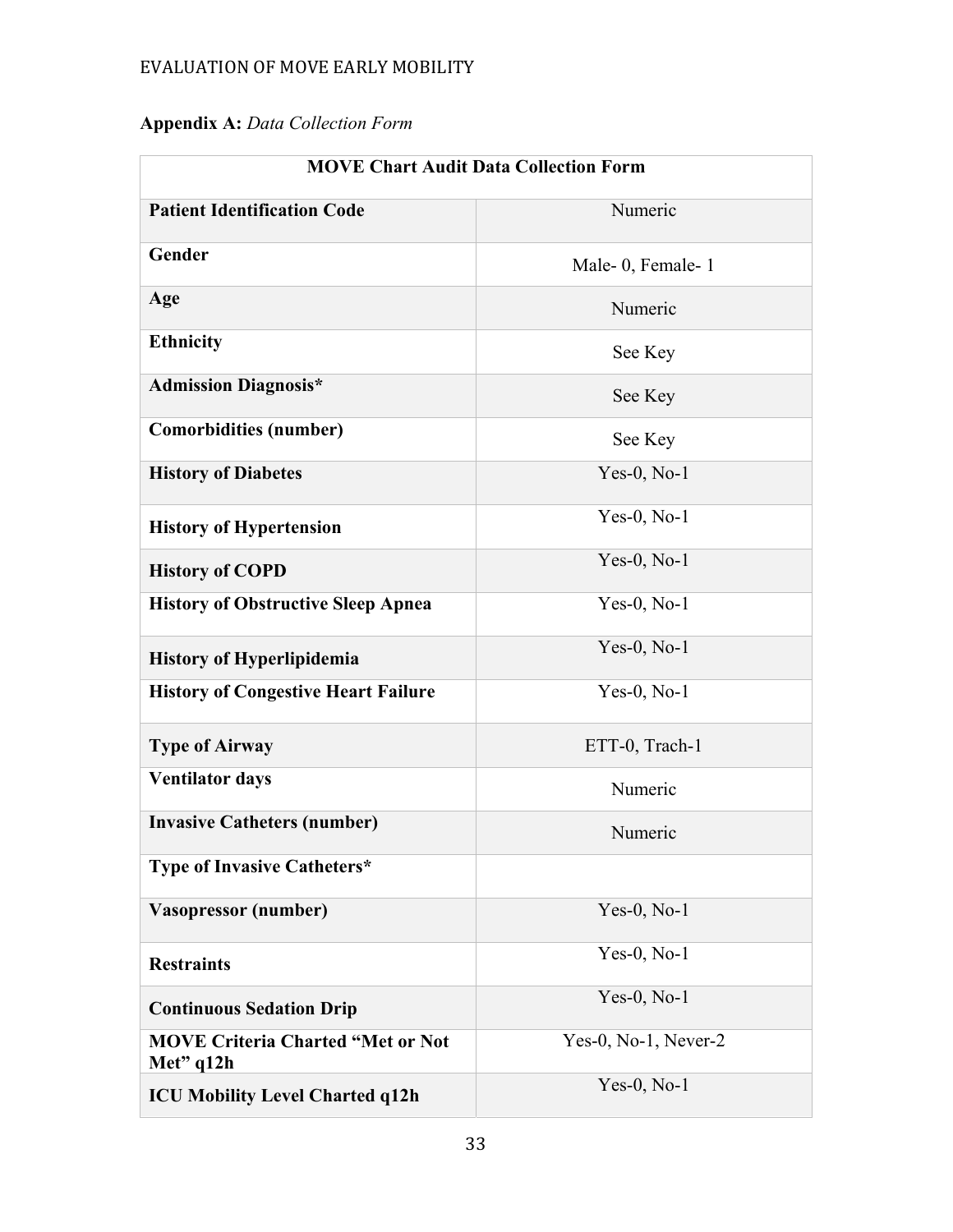| <b>BPA Generated</b>                                              | $Yes-0, No-1$          |
|-------------------------------------------------------------------|------------------------|
| PT order                                                          | $Yes-0, No-1$          |
| OT order                                                          | $Yes-0, No-1$          |
| Time between rehab order and<br>consultation (numeric in minutes) | Numeric                |
| <b>Activity Level Ordered</b>                                     | See Key                |
| <b>ROM</b>                                                        | $Yes-0, No-1$          |
| Sat on side of bed                                                | $Yes-0, No-1$          |
| Stood on side of bed                                              | $Yes-0, No-1$          |
| Ambulate                                                          | $Yes-0, No-1$          |
| <b>RASS</b>                                                       | Numeric                |
| <b>CAM-ICU</b>                                                    | Negative-0, Positive-1 |
| <b>ICU LOS</b>                                                    | Numeric                |
| <b>Hospital LOS</b>                                               | Numeric                |
| <b>Initial Consult AM-PAC Score</b>                               | Numeric                |
| <b>Discharge AM-PAC Score</b>                                     | Numeric                |
| <b>Discharge Disposition</b>                                      | See Key                |

### **Key:**

### **Ethnicity**

White/Caucasian: 0 African American/Black: 1 Hispanic: 2 Asian American: 3 Native Hawaiian/Pacific Islander: 4 Native American: 5 Other: 6

#### **Comorbities**

None: 0